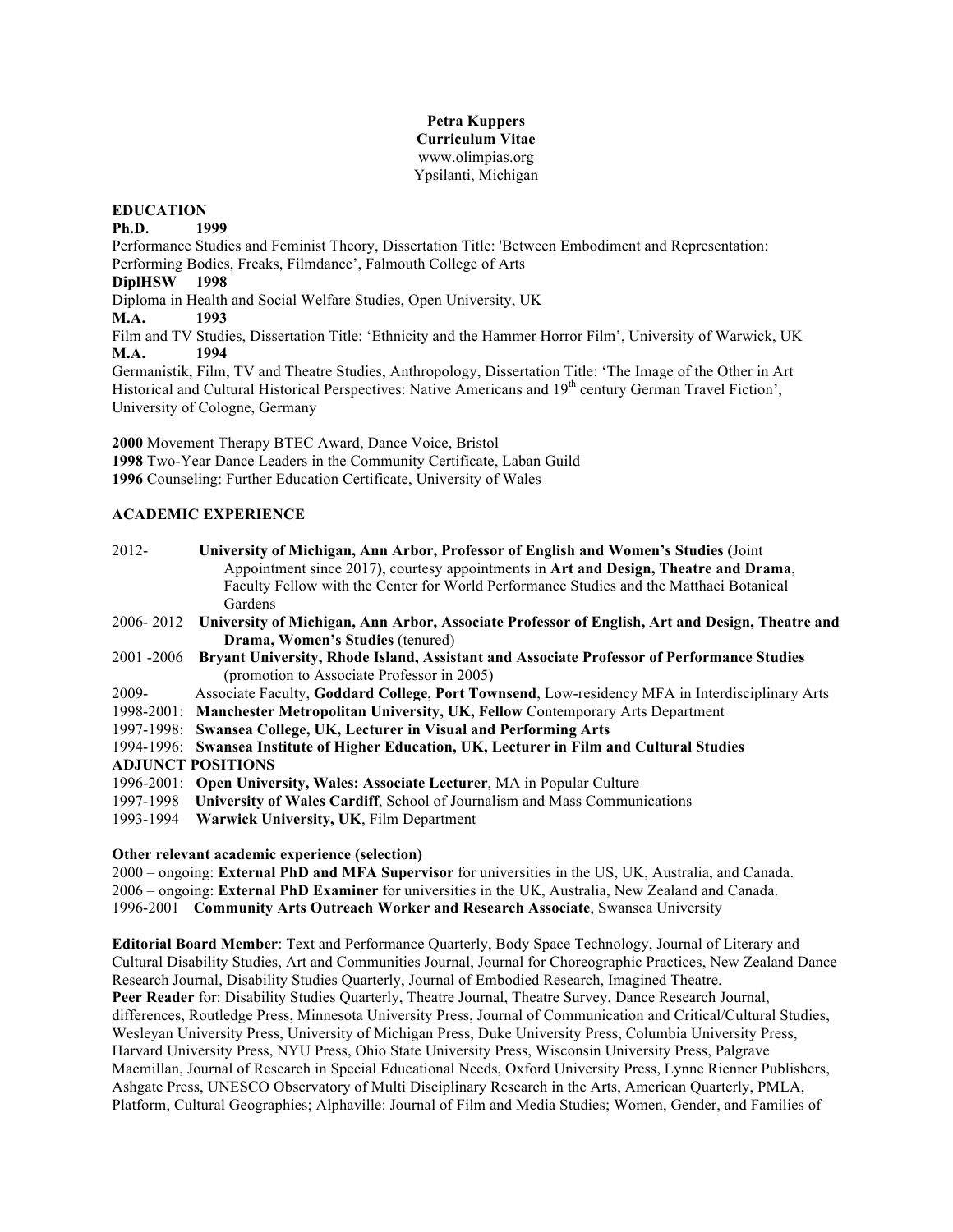Color, Theatre Research in Canada, Nordic Theatre Studies, Film Quarterly, Catalyst, Body and Society, Composition Forum, Disability in the Global South, Interdisciplinary Studies in Literature and Environment. **Grant Reviewer** for Wellcome Trust, UK; Social Sciences and Humanities Research Board, Canada; CASH Choreography Award, Bay Area; Swiss National Science Foundation; Portuguese Foundation for Science and Technology, National Center of Science and Technology Kazakhstan; Veni Netherlands Organisation for Scientific Research; University of Strasbourg Institute for Advanced Study France; The Guggenheim Foundation; nominator for the Kyoto Prize.

**Tenure and Promotion Review letter writer** for Rhode Island College, Humboldt State University, University of California Berkeley, University of California Davis, University of Washington, Rhode Island School of Design, University of Michigan Art and Design Department, University of Michigan Dance Department, Manhattan Marymount College, University of Utah, Davidson College, Arizona State University, Queensland Technology University, University of Regina, Purdue University, Stonybrook University, University of Georgia.

## **Professional Memberships:**

Performance Studies international International Federation for Theatre Research Society for Disability Studies National Women's Studies Association Association for the Study of Literature and the Environment

## **Research Appointments/Fellowships**

Senior Fellow, Sweetland Writing Center, University of Michigan, 2015

Faculty Fellow, National Council for Institutional Diversity, University of Michigan, for *Disability Studies/Native Studies Conversations* speaker series and associated events on campus, seven-week Aotearoa/New Zealand and Australia research visit, 2013/4

Fellow, Australian National University, 'International Disability Culture,' September-December 2010.

Senior Research Associate, Community Cultural Development, Government of Victoria, Australia: Arts and Disability Policy Research (literature review, leader of forums and focus groups in multiple locations in

Melbourne and rural Victoria, presentations to government officials), June to November 2008

Research Fellow, Institute for Medical Humanities, University of Texas Medical Branch, Texas, March-August 2006

Inaugural Caroline Plummer Fellow in Community Dance, University of Otago, New Zealand, June-Dec. 2005 Visiting Scholar, Pembroke Center for Teaching and Research on Women, Brown University

'Temporalities', dir. Rey Chow (2004/2005)

'Shame', dir. David Konstan (2003/2004)

'Theories of Embodiment', dir. Ann Fausto-Sterling (2002/2003)

'Technology and Representation', dir. Mary Ann Doane (2001/2002)

Brown University, Wayland Collegium of Liberal Learning (2003/2004): 'Incarceration, Narrative, Performance' Open University, UK: Member of Gender and Performance Research Group, 1996-20001

University of Amsterdam: Guest Researcher on Body and Representation Group, dir. Prof. Elsaesser, 1995/1996

## **AWARDS, HONORS, FELLOWSHIPS, AND GRANTS**

#### **Recent External Honors**

Elected Fellow of the Black Earth Institute (poetry, activism, environmentalism), 2018-2021.

Recipient of President's Award for Art and Activism, Women Caucus for the Arts, College Art

Association's National Meeting, NYC, 2015

Biennial Sally Banes Prize, American Society for Theatre Research, for *Disability Culture and Community Performance*, 2012

Dancers Group, Bay Area: CASH award for choreography, 2010

## **Grants**

Multiple grants for these arts-based research symposia, budgets between \$20.000-\$50.000.

Disability/Culture: New Grounds. 2015

Native Women Language Keepers: Indigenous Performance Practices. Arts-Based Research Symposium, 2013 Disability/Culture: Arts-Based Research Symposium, 2012

Movement, Somatics and Writing Arts-Based Research Symposium, 2011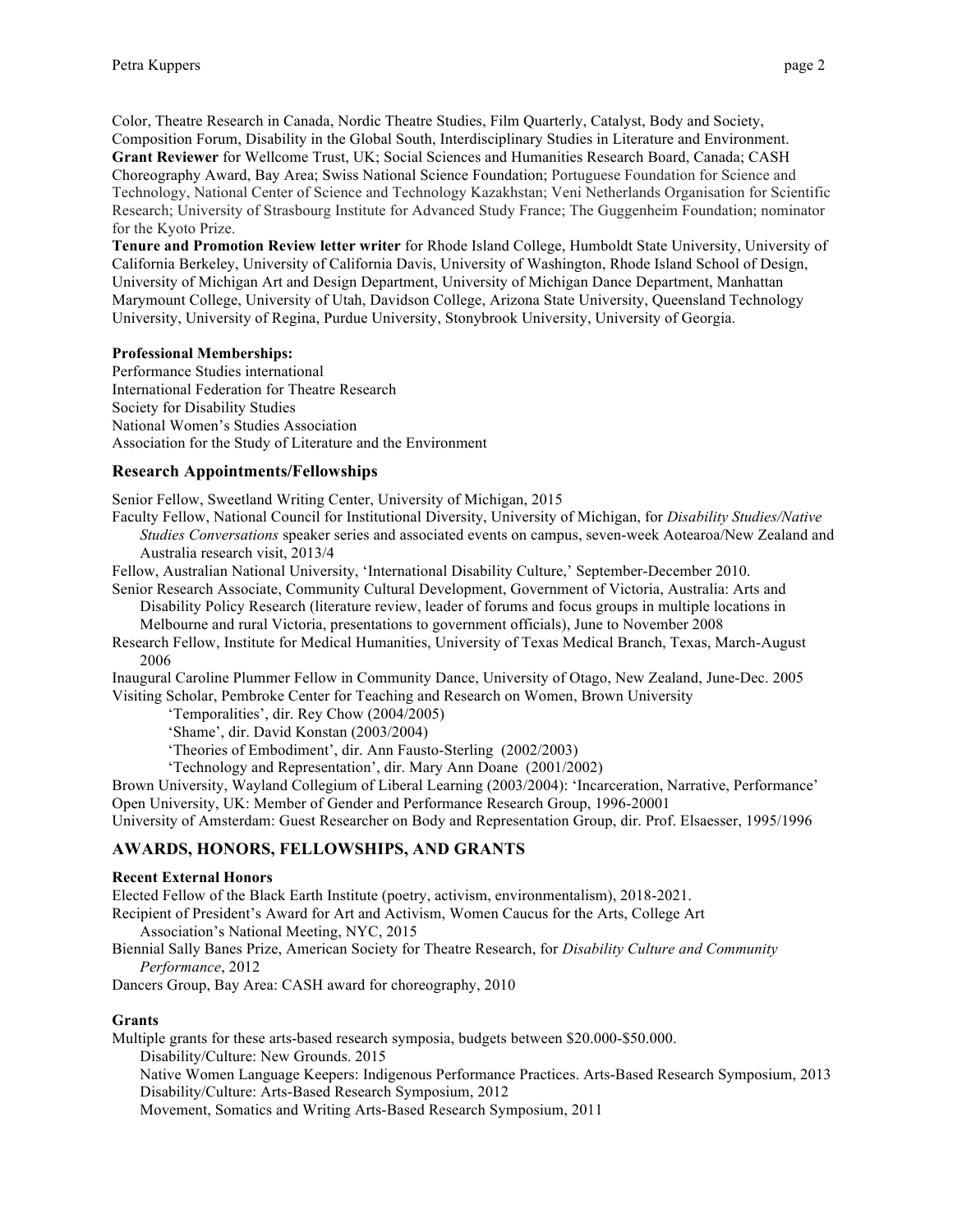Eco-Performance. Arts Based Research, 2009 Touching Time: Bodies/Writing/Histories, 2008 Anarcha, Sims and the Medical Plantation: Black Culture/Disability Culture, 2007 Sedimentations: Arts Culture Nature, 2007 Community Performance, 2004

5x5 Collaboratory Award, PI (Institutions/Institutionalization Studies) 2018 UMS Faculty Course Development Grant (Performance, Health and Gender), 2017 Joan Schafer Research Faculty Award in Sport, Fitness, and Disability, Institute for Research on Women and Gender, UM, 2016 Summer Writing Award, UM ADVANCE, 2015, 2016, 2017, 2018 Fellow, UM Abrams Sustainability Seminar (funding for class development, undergraduate research assistant), 2015 Fellow, UMS Mellon Faculty Institute on Arts Academic Integration (funding for class development), 2014/15 UM Institute for Research on Women and Gender Sisters Fund, for research in New Zealand, 2013 Language Science and the Arts, UM research support, summer 2010, 2012 Center for World Performance Studies Summer Support, UM, 2015, 2015 Institute for Research on Women and Gender Seed Grant, 2009, 2011. Deleuze and Disability Edition. Research Award, LSA, 2009 Touching Time Research, 2008/9, LSA Discretionary Award, Rackham Graduate School Award Ginsberg Institute, for Tiresias Disability Culture project, 2008 Rackham Dean's Discretionary Grant, and LSA, support for Tiresias Disability Culture project, 2007 Center for Learning and Teaching, University of Michigan, grant to develop disability culture course, 2007 The Anarcha Project. Funding from Global Ethnic Literatures Seminar, University of Michigan, 2006/7 Arts at Michigan, various small grants for visiting artists and art practice in the classroom, since 2006 **Older Honors** Rhode Island State Council on the Arts Project Award, 2005 Rhode Island Foundation New Works Award, 2004

Rhode Island Foundation, grant for Community/Performance Networking Group 2004

ECHO Award from Center for History and New Media, George Mason University, 2003 (training, site-hosting and seed money for the development of Migraine Art website and story-repository)

Merit Award, Bryant College (2002, 2005)

UK National Endowment for Science, Technology and the Arts, Innovation Award 2002-2003

Davis Foundation Technology Development Award, Bryant College, for acquisition of new media technologies and training,  $2002 + 2003$ 

Selection as Disability Arts Representative, Wales – Visual Arts Touring Exhibition, 2002

Named life-time member of the national UK Millennium Awards Fellowship 'for talented individuals who

strengthen and enrich their communities', February 2002

Mind Millennium Award, UK, 2001

Gertrude Lippincott Award, best English-language dance theory and history article, winner 2001, finalist 2000

Chisenhale Performance Research Award and Commission, London, UK, 2001

Digital Summer Commission, Manchester, UK, 2000

Disabled Scholar Travel Award, Society for Disability Studies, US, 1998 and 1999

Graduate Research Bursary, Falmouth College of Arts, 1996-1999

Lisa Ullmann Dance Travel Grant (awarded by the Laban Guild), 1999

Arts Council of Wales: Award of Writer's Bursary (Disabled Writer), 1998

Lord Snowdon Award (nationally awarded to selected disabled students), 1996-1998

Baron d'Erlanger Trust Award, 1996

Centre for Performance Research Bursary, Wales, UK, 1996

American Studies Academy, Frankfurt University Attendance Scholarship, Germany, 1993

German Academic Exchange (DAAD) Scholarship for Graduate Studies, 1991/1992 (Film Studies, Warwick)

German Academic Exchange (DAAD) Scholarship for Undergraduate Studies, 1989 (Film/Theatre, Warwick) Numerous Small Research Grants to cover conference/festival participation from Academic Institutions, Arts

Organizations, the Goethe Institute and the British Council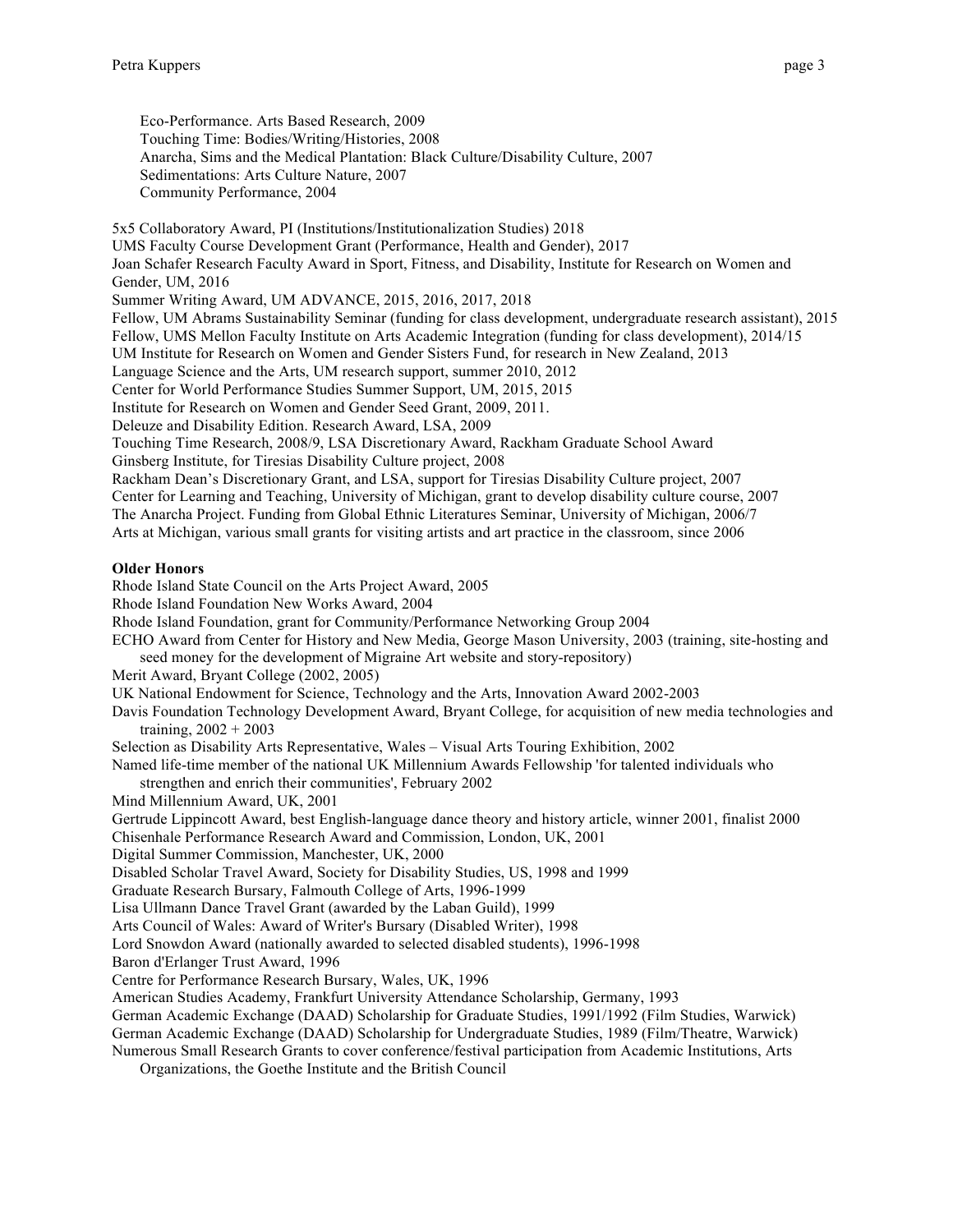## **SERVICE University of Michigan (selection)**

Chair, University of Michigan Initiative in Disability Studies, 2015/2016, 2006/7. From 2012 - 2015 Co-chair with Tobin Siebers. Director of Graduate Studies, Women's Studies/Psychology, Women's Studies/History, and Women's Studies/English, 2015 - 2016 Women's Studies/English Joint PhD Program Representative/Admissions, 2007, 2012, 2013, 2014-15, 2017-18 Executive Committee, Women's Studies, 2015-6, 2017-19 Diversity Committee Chair, English Department, 2018-2019 Spring Symposium Convener, Women's Studies, 2018 National Center for Institutional Diversity Fellowship reviewer, 2015-16, 2017-18. Founding Interest Group convener: Performance Studies group, 2011-ongoing Founding Faculty Advisor to Disability Studies Rackham Group, 2014-ongoing Diversity Committee, 2015-16 Lecturer Review Committee, Women's Studies, Chair, 2015-16, Member 2017-18 Mentor, U-M African Presidential Scholars Program, 2015-16 Organizer of Faculty Communities for Inclusive Teaching: Campus Climate and Disability Day, 2015 Founding Faculty Co-Advisor of Poetry and Poetics Rackham Group, 2007- 2014 Faculty Advisor to non-MFA graduate poetry workshop, 2007/8 Third Year Review committee: Khaled Mattawa, 2007, Gillian White, 2010, Amy Sara Carroll, 2010 Graduate Admissions Committee, English Department, 2006/7, 2008/9, 2010 Third Term Graduate Student Review Committee, English Department, 2007/8, 2013, 2014 Pedagogy course for new Graduate Student Instructors, with teaching observation for GSIs, 2013 Lecturer Review committee, 2012/13, 2015/16 Undergraduate Committee, 2014/15 Reviewer, National Center for Institutional Diversity, 2014-15 Reviewer, Michigan Society of Fellows, 2010, 2011, 2015 Workshop, National College Poetry Slam competition, April 2011 Manuscript Workshop, Amy Sara Carroll, December 2009 Lead Faculty Performance Segment, Arts and Bodies event, November 2009 Lead Faculty, Arts on Earth event 'Arts and Health' strand, November 2007 Co-Chair, Tenure Committee Sarita See, 2007/8 Hiring Committee, Comparative Literature/Women's Studies Appointment, 2007/8 **Service at previous institutions** Bryant College (2001 – 2006) Organizer of Video Club Organizer of Student Video Festival Curriculum Development Committee, English and Humanities Trustee Speakers Committee Various Arts and Technology committees Speaker at Freshmen Experience Workshop Leader: Performance and New Media Skills for Students Community Links and Community Visibility Organization of Community Performance research group Manchester Metropolitan University (1998 – 2001) Organization of International Conference (*Intensities: Praxis and the Body. A Symposium on Practice-based Research)*

One-on-One support tutorials for faculty researchers

Organisation of staff research seminars and other forms of research-based staff development Support in the preparation of quality audit research file

Preparation of On-line Teaching Materials

Facilitation of feasibility study (providing vocational arts-based courses to professionals)

Fostering of community links

Open University (1996 – 2001)

Official mentor for new tutors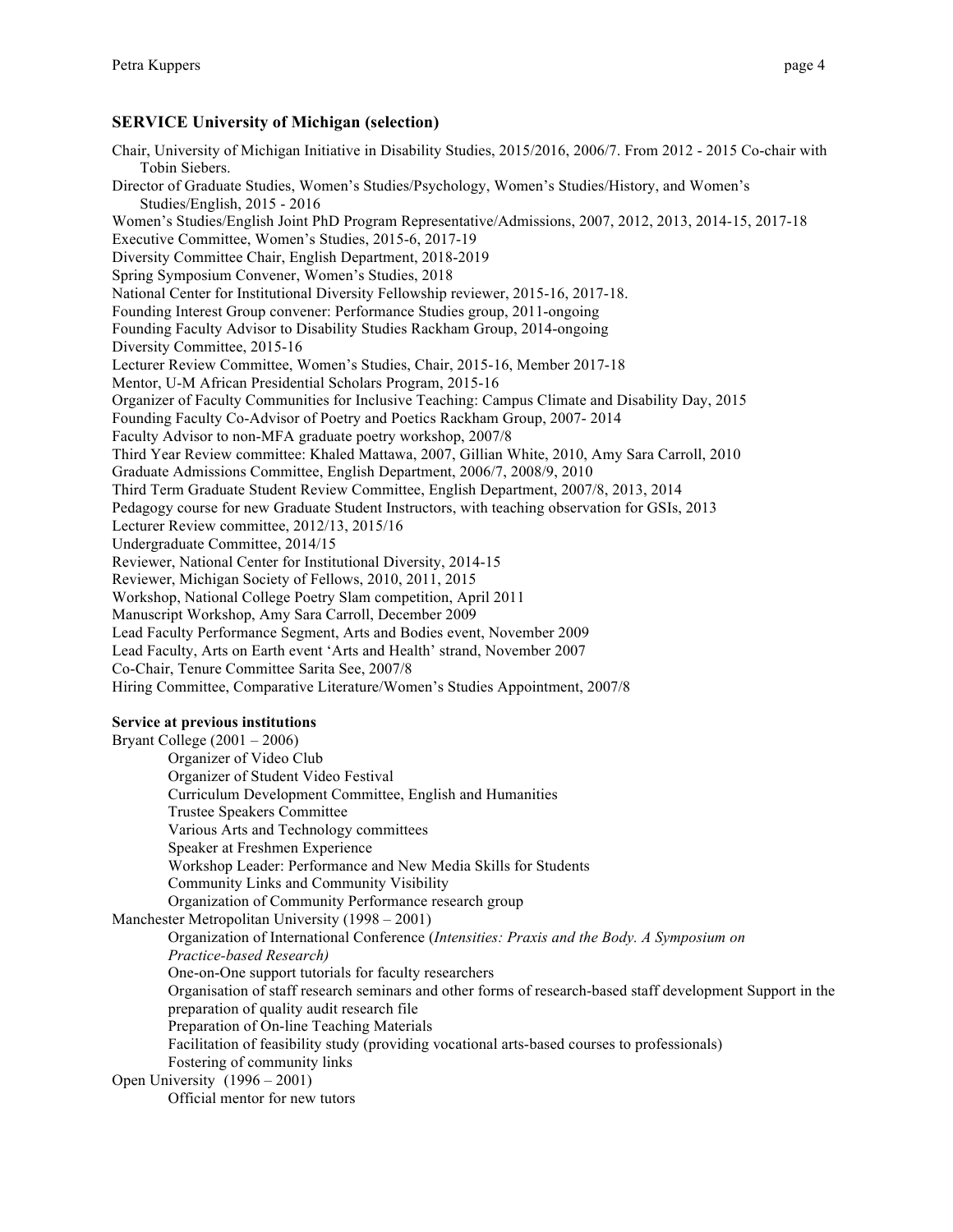Staff Development: Mental Health, Accessible Learning, New Technologies Swansea College (1997-1998) Course Leadership of GNVQ course Organization of Staff Development Participation on Access Committee Participation on New Course Development Committee Swansea Institute of Higher Education (Jan. 1994 - Sept. 1996) Community liaison Participation on disability support committee Participation on student welfare committee Organization of Student Film Club Organization of Student Drama Performances

## **SERVICE to profession (recent selection)**

Founding Co-Chair, Disability Studies Interest Group, National Women's Studies Association, 2012 - 2014 Founding Chair, Community Performance Working Group, Performance Studies international, 2003-6, 2010- Disability Task Force, Association for Theatre in Higher Education, 2012 onward MLA Delegate Assembly Member, 2012-2013, Disability Studies Tenure and Promotion Guidelines Committee, Theatre for Social Change, Association for Theatre in Higher Education, 2011

Elected Member of Committee on Disability Issues in the Professions, Modern Languages Association, 2008-2011 (Co-Chair 2009-2011)

Elected Board Member of the Society for Disability Studies, since 2007-2010

Co-Chair of the Society for Disability Studies conference, 2007 and 2008

Elected President of Art Culture Nature (international artists' and environmentalists' group), 2005-2007, Vice-President of Art Culture Nature, 2003-2005. Conference organizer 2007.

Organizer of Community Performance Professional Development Group, Rhode Island, 2004-2005

Elected Board Member of Discussion Group/Division, Disability Studies, Modern Language Association, 2002- 2007

Elected Secretary of Performance Studies international, 2001-2004

#### **Consultancy (selection)**

Juror 'The Difference Disability Makes' Exhibit, Women's Caucus for the Arts, NYC, 2015

Juror 'Explorations in Women's Health' Exhibit, Feminist Art Project, 2008

National Endowment for the Arts Project Advisor, Experiences of Individuals with Disabilities Pursuing Careers in the Arts: Creating a National Portrait, US (2005-7)

New Zealand Ministry of Education 'Inclusive Education' drama project, case study school visits, NZ (2005) Disability and the Performing Arts Conference, London, UK (2003)

Shelter against Violence Pilot Project (creating webprojects with survivors of domestic violence), Arizona State University, US (2002/2003)

Provision of Dance Training in Wales, UK (2001)

Community Arts Course Initiatives, Manchester, UK (1999-2001)

Health and Arts Research Groups, Swansea, UK (2000)

Steering Group Committee: Disability Arts, Manchester, UK (1998-2001)

## **COURSES DESIGNED AND TAUGHT**

#### **University of Michigan**

*Undergraduate Courses*: Topics in Disability Studies: Disability Culture, Dance and Writing, Medical Visions/Medical Performances (Senior Seminar); Space and Site (Junior Seminar); Contemporary Theatre: Community Performance, Performance Studies: Environment/Embodiment/Community, Indigenous Women's Cross-Cultural Creative Practice; International Horror; Performance, Health and Gender; Women's Studies Senior Capstone Seminar (Living a Feminist Life), Dark Fantasy.

*Graduate Teaching*: Topics in Disability Studies: Disability/Culture, Disability Aesthetics, Speculations; Collaboration/Creativity/Poetry, Contemporary Methods in Cultural and Performance Studies, Women's Studies: Professing Feminism.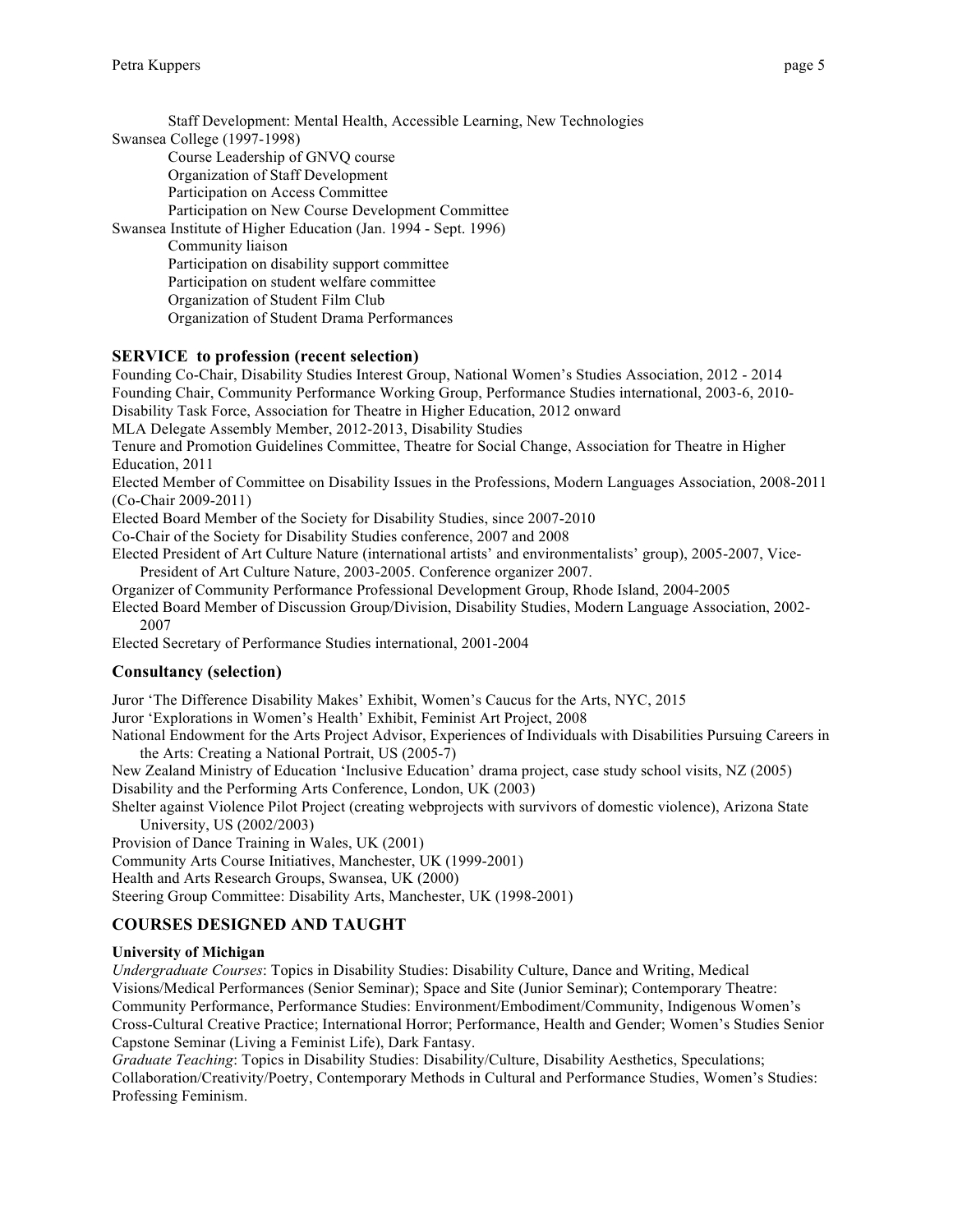*PhD and MFA supervision* in English/Women's Studies, English, English and Education, Art and Design, Dance **Institute for Medical Humanities, Galveston, Texas**

Disability Culture: Storytelling, the Arts and the Ethics of Engagement (graduate class) **University of Otago**

Community Dance  $(3<sup>rd</sup>$  year team-taught course plus experiential eco-arts weekend retreat) **Bryant University**

Introduction to Humanities: Arts Survey Course, two semesters; Medical Visions/Medical Performances; Freshmen Liberal Arts Seminar: Culture; Special Topics: Visual Culture and Cultural Politics; Studies in Drama: Community/Performance

#### **Manchester Metropolitan University** (BA Contemporary Arts, and postgraduate work)

Live Art/New Media (team-taught theory course on contemporary art forms, internet art, live art); Community Dance (studio- and placement-based course); Body Theory; Choreographic Perspectives: Dance Survey (survey course on dance history, some studio work); Politics of Performance; MA and PhD Supervision; Individual blocks or sessions on Community Theatre, Multicultural British Dance, Dance Theatre, etc.

#### **Open University (postgraduate level, MA in Popular Culture)**

Research Methods and Traditions in Cultural Studies

Organization of annual postgraduate research conference

MA Long Dissertation module, and MA Short and Long Dissertation grader

Swansea College (A-level/GNVQ/year zero/1<sup>st</sup> year of degree level)

Introduction to Film Studies, Introduction to Media Studies, World Cinema, British Cinema and TV, Vision, Perception, Representation, Gender and Representation, Development of Media Portfolio (practical course covering scripts, brochures, short genre film, radio)

**Swansea Institute of Higher Education** (BA Combined Studies Film and Media) Introduction to Film Studies, Film history, Identity and Postmodernism, Genre, National Identities, Structuralism/Poststructuralism, Performance Work (studio-based, theatre exercises, optional unit)

#### **Cardiff University**

Introduction to Mass Communication  $(1<sup>st</sup>$  year level)

#### **Warwick University**

Weimar Culture and Early Film

**Invited Workshops** on range of themes for organizations such as Movement Research (NYC, US), Australia Community Culture Development, Melbourne; AusDance, Melbourne; DANZ Wellington, NZ; Engrenage Noir community arts course, Montreal, Canada; Dublin Social Worker Education, Ireland; Richard Attenborough Disability Arts Center, Leicester, UK; Southampton Institute; Brunel University; Disability Arts Wales; Community Dance Foundation; North West Disability Arts Forum; Laban Guild; Liverpool Institute for Performing Arts; Falmouth College; various art centers such as Chapter, Cardiff; Watershed, Bristol; The Green Room, Manchester (all UK) and adult education centers internationally.

#### **Community Teaching Experience:**

- Young Adult Guidance, Haus Eich, Aachen, Germany (1987-1990); Adult Literacy Work at Springer School, Coventry, UK (1989), ongoing social justice workshops/presentations/community events

- Disability Equality workshops and residential Training the Trainers events, various locations, UK (1996-2001).

- Talks and workshops at libraries, community centers, women's centers, disability activists groups, guest talks to MS, Cancer, and Arthritis societies, Mind offices, Rural Disability offices, internationally, since 1997.

- Dance with a Difference and Disability Culture workshops internationally, since 1996 (first at Rubicon Dance, Cardiff, weekly movement workshops for people who live with pain)

- ongoing community development, arts-based empowerment and social justice training, see Olimpias practice below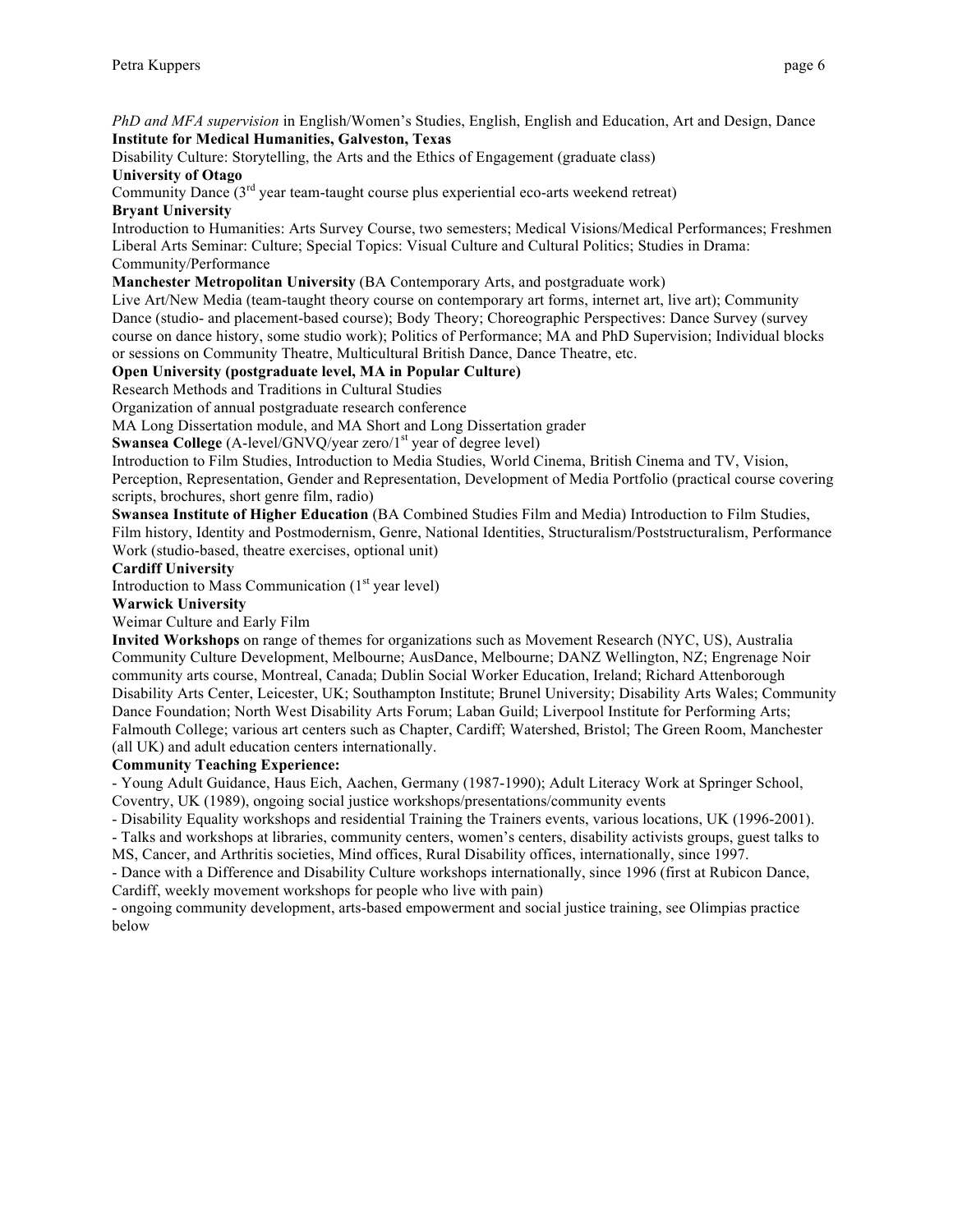# Bibliography

## Ø **BOOKS (Academic)**

- **-** *Theatre &Disability.* Palgrave. 2017.
- *Studying Disability Arts and Culture: An Introduction***.** Palgrave, 2014. Reviewed in *Disability Studies Quarterly*, 2016 (http://dsq-sds.org/article/view/4875/3950), *Text and Performance Quarterly*, *Performance Paradigm*, *Disability and Society*.
- *Disability Culture and Community Performance: Find a Strange and Twisted Shape* (Palgrave, 2011) winner of the Biennial Sally Banes Prize, American Society for Theatre Research, 2012 (reviews in *Theatre Research International; Research in Drama Education: The Journal of Applied Theatre and Performance, Journal of Art and Communities, Modern Drama, Performance Research, KULT online: Interdisciplinary Review Journal for the Study of Culture*)
- *- The Scar of Visibility: Medical Performance and Contemporary Art*. Minneapolis: University of Minnesota Press, 2007 (reviews in *Disability Studies Quarterly*, *Text and Performance Quarterly, Screening the Past, Theatre, Metapsychology, Journal of Popular Culture, Leonardo, Performance Paradigm, Art History, Performance Research*)
- *- Community Performance: An Introduction.* London and New York, Routledge, 2007 (reviews in *Planet, Contemporary Theatre Review, Dance Research Journal, Community Arts Network, Journal for Arts and Communities, Studies in Theatre and Performance*) New Edition in development for 2019
- *- Disability and Contemporary Performance: Bodies on Edge*. London and New York, Routledge. 2003. (reviews in *Cyberstudies, Contemporary Theatre Review, Modern Drama, Disability Studies Quarterly, Dance Theatre Journal, Body Space Technology, Community Arts Network, Theatre Research International, Theatre Journal*, group reviews in *Signs, Art History*)

For a career-spanning review of my monographs, see:

Kirsty Johnston (2014) Disability Culture and Performance: Rhizomes and re-embodiments in the work of Petra Kuppers, *Performance Research: A Journal of the Performing Arts*, 19:4, 137-140. Direct link: http://www-personal.umich.edu/~petra/PR%20book%20review.pdf

## Ø **BOOKS (Creative)**

- **-** *Gut Botany***.** (poetry collection) In Development. Finalist, Hillary Gravendyk Prize 2017
- *Green Orion Woman* (poetry chapbook) Dancing Girl Press, 2018.
- *Ice Bar*. (speculative fiction, short story collection). New York: Spuyten Duyvil Press, 2018 (interviews and reviews in *The Future Fire*, various blogs).
- **-** *PearlStitch*. New York: Spuyten Duyvil Press, 2016. (reviews in *American Book Review*, *Jacket2*, *St. Marks Newsletter*, *Dispatches*, *Wordgathering*)
- **-** *Cripple Poetics: A Love Story*. (poetry/non-fiction) A Collaboration with Neil Marcus. With photographs by Lisa Steichmann. Homofactus Press, 2008. (reviews in *Disability Studies Quarterly*, *Wordgathering*). Sections reprinted in Lennard Davis (ed): *Disability Studies Reader*, Third Edition, London and New York: Routledge, 2010.
- **-** *Under the Echo* (poetry chapbook/artist-book). A Collaboration with Lisa Steichmann. Ann Arbor: River Dog Press, 2012.

## Ø **EDITIONS**

- *- Disability Arts and Culture: Methods and Approaches.* London: Intellect Press, forthcoming 2019.
- *- Somatic Engagement.* Oakland and Philadelphia: Chain-Links Book, 2011.
- *- Community Performance Reader.* Co-edited with Gwen Robertson. London and New York: Routledge, 2007.
- *- Disability and Performance*. London and New York: Harwood Academic Press, 2001 (also appeared as special double issue of *Contemporary Theatre Review*. Vol. 11, Part 3+4)
- Special Issue on *Deleuze and Disability*. Co-edited with James Overboe. *Journal of Literary & Cultural Disability Studies* 3.3 (2009)
- *- Disability Studies Quarterly*. *Changing Images of Disability*. 19.3 (1999)

- Advising Editor for special issue on 'International Perspectives on Performance, Disability, and Deafness,' *RiDE: the Journal of Applied Theatre & Performance*, editors Carrie Sandahl, Dr. Yvonne Schmidt, and Mark Swetz.

## Ø **JOURNAL ARTICLES**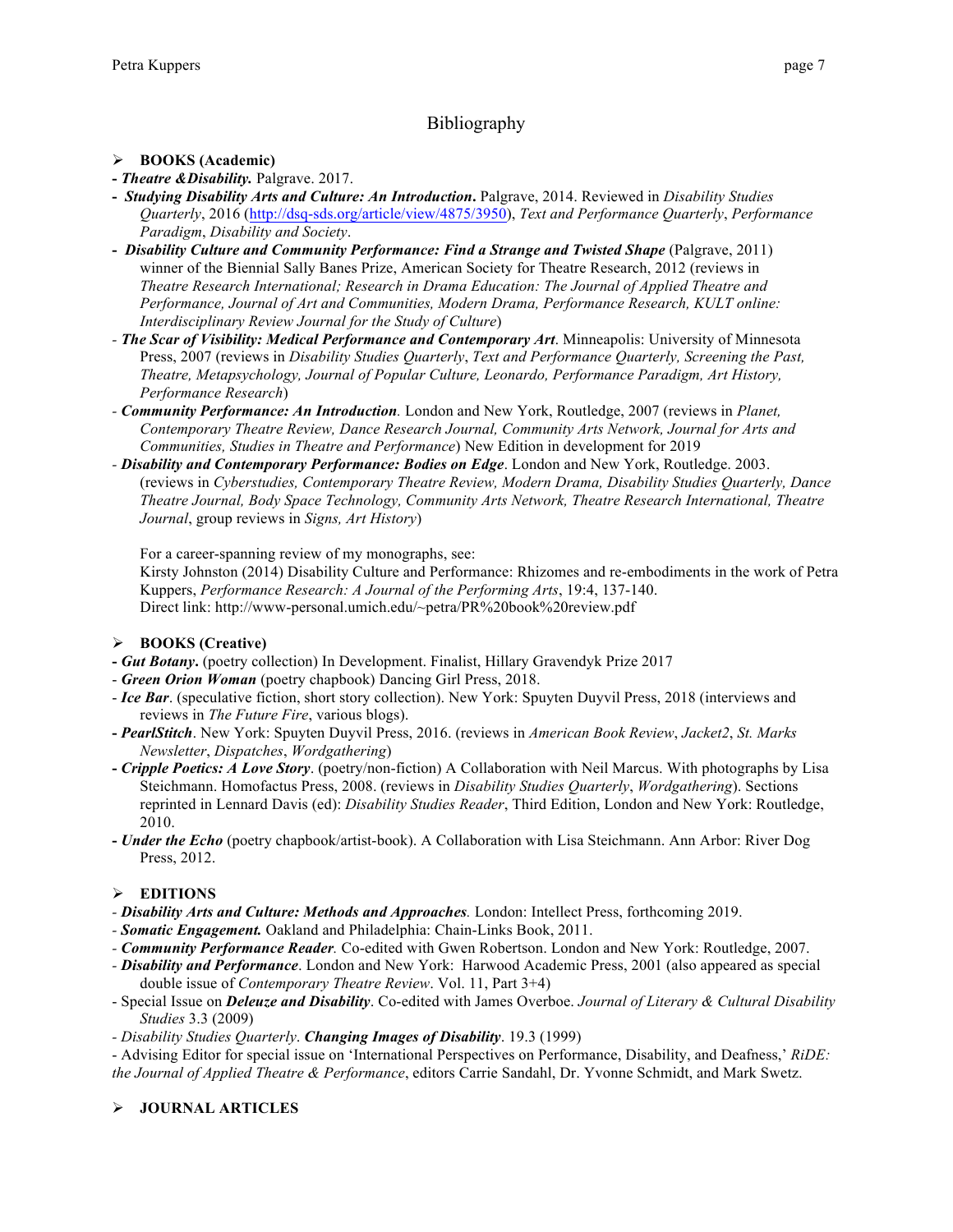#### **In Development/Forthcoming:**

'Queer Spiritual Drifting: Not At Home In The Beguinage.' *Performance Research* 28:3, special issue: On Drifting, forthcoming

'Queer Dreaming at Turtle Disco: Rituals,' *Matters of Feminist Practice*, forthcoming

'Public Intimacies: Water Work in Play.' *Canadian Disability Studies Journal* (special issue on Cripping the Arts), forthcoming

#### **Performance Studies**

- 'Invited Hauntings in Site-Specific Performance and Poetry: The Asylum Project.' *RIDE: Journal for Applied Theatre and Performance*. 23:3, 438-453 (2018)
- 'Dancing Material Histories: Site Specific Performance in Michigan' *TDR: The Drama Review.* 61:3, 132-140 (2017).
- 'Mad Methodologies and Community Performance: The Asylum Project' (An essay hosted by Petra Kuppers, with Stephanie Heit, April Sizemore-Barber, and VK Preston) *Theatre Topics*, 26: 2 (2016) 221-237.
- 'Swimming with the Salamander: A community eco-performance project' *Performing Ethos*, 5.1/2 (2015): 119-135
- 'Occupy the WEFT: Choreographing Factory Affect and Community Performance.' *Contemporary Theatre Review.* 25:3 (2015): 401-416.
- 'Waltzing Disability Culture: Finding History with Raimund Hoghe.' *Choreographic Practices* 6:1 (2015): 41-56.
- 'Arts-based research sharing and disability culture methods: different ways of knowing.' Co-authored with Beth Currans and Stephanie Heit. Research in Drama Education: The Journal of Applied Theatre and Performance, 20:3 (2015) 372-379.
- 'Edges of Water and Land: Transnational Performance Practices in Indigenous/Settler Collaborations' *Journal for Arts and Communities*. 6:1 (2015): 5-28.
- 'Disability Performance in the Streets: Art Actions in post-quake Christchurch' *TDR: The Drama Review*. 59: 1 (2015): 166-173.
- 'Outsider Histories, Insider Artists, Cross-cultural Ensembles: Visiting with Disability Presences in Contemporary Art Environments.' *TDR: The Drama Review.* 58:2 (2014): 33-50.
- 'Butoh Rhizome: Choreography of a Moving Writing Self' *Choreographic Practices* 1:1 (2010) 75-92.
- '"your darkness also/rich and beyond fear": Community Performance, Somatic Poetics and the Vessels of Self and Other', *M/C Journal* 12: 5 (2009) - 'disclose', online journal
- 'Toward a Rhizomatic Model of Disability: Poetry, Performance, and Touch' *Journal of Literary & Cultural Disability Studies* 3.3 (2009), 221–240
- 'Identity Politics of Mobility: Kara Walker and Berni Searle,' *Performance Paradigm*, 5: 2009, Issue Theme: After Effects: Performing the Ends of Memory. Online journal.
- 'Disability/Performance. A Collaborative Essay,' with Neil Marcus. *Journal for Applied Theatre and Performance*. (2009) 14: 1, 141 - 155
- 'Tiresian Journeys' *TDR: The Drama Review*, 54: 2, Winter 2008:174-182.
- 'Dancing Stories: A Community Dance Residency in a Hospice in New Zealand' *Environmental Communication: A Journal of Nature and Culture*, 2008, 2:3,274-280.
- 'Oracular Practices, Crip Bodies and the Poetics of Collaboration' A Meditation hosted by Petra Kuppers with Aimee Meredith Cox, Jim Ferris, Alison Kafer, Neil Marcus, Nora Simonhjell, Lisa Steichmann, and Sadie Wilcox. *About Performance* 8 (2008): 67-89.
- 'The Anarcha-Anti-Archive' *Liminalities: A Journal of Performance Studies*, Summer 2008 (e-journal), includes the essay 'Remembering Anarcha: Objection in the Medical Archive'
- 'Dancing Autism: *The Curious Incident of the Dog in the Nighttime* and *Bedlam*' *Text and Performance Quarterly*, 28:1 (2007): 192-205.
- 'The Rhetoric of the Wheelchair' *TDR: The Drama Review* 51:4 (T196) (2007): 80-88.
- 'Vibrant Agencies: Dance, Disability Embodiment and Phenomenology' *Discourses in Dance* 3:2 (2006): 21-31.
- 'Community Arts Practices: Improvising Being-Together'. *Culture Machine*: 8, (2006), E-journal.
- 'Moving Bodily Fantasies: Medical Performances and Modes of Communication' *Dance Research Journal*, 37:2 (2005), 73-88.
- 'Visions of Anatomy: Exhibitions and Dense Bodies'. *differences* 6-15.3 (2004), 123-156.
- 'Space Rules: Techno-Nomad Theatre' *Body Space and Technology* 4: 1 (2004). e-journal. Reprinted in CAPITALS, eds. Maria de Assis and Mårten Spångberg, Lisbon: Fundação Calouste Gulbenkian - Centro de Arte Moderna (Lisboa), 2004.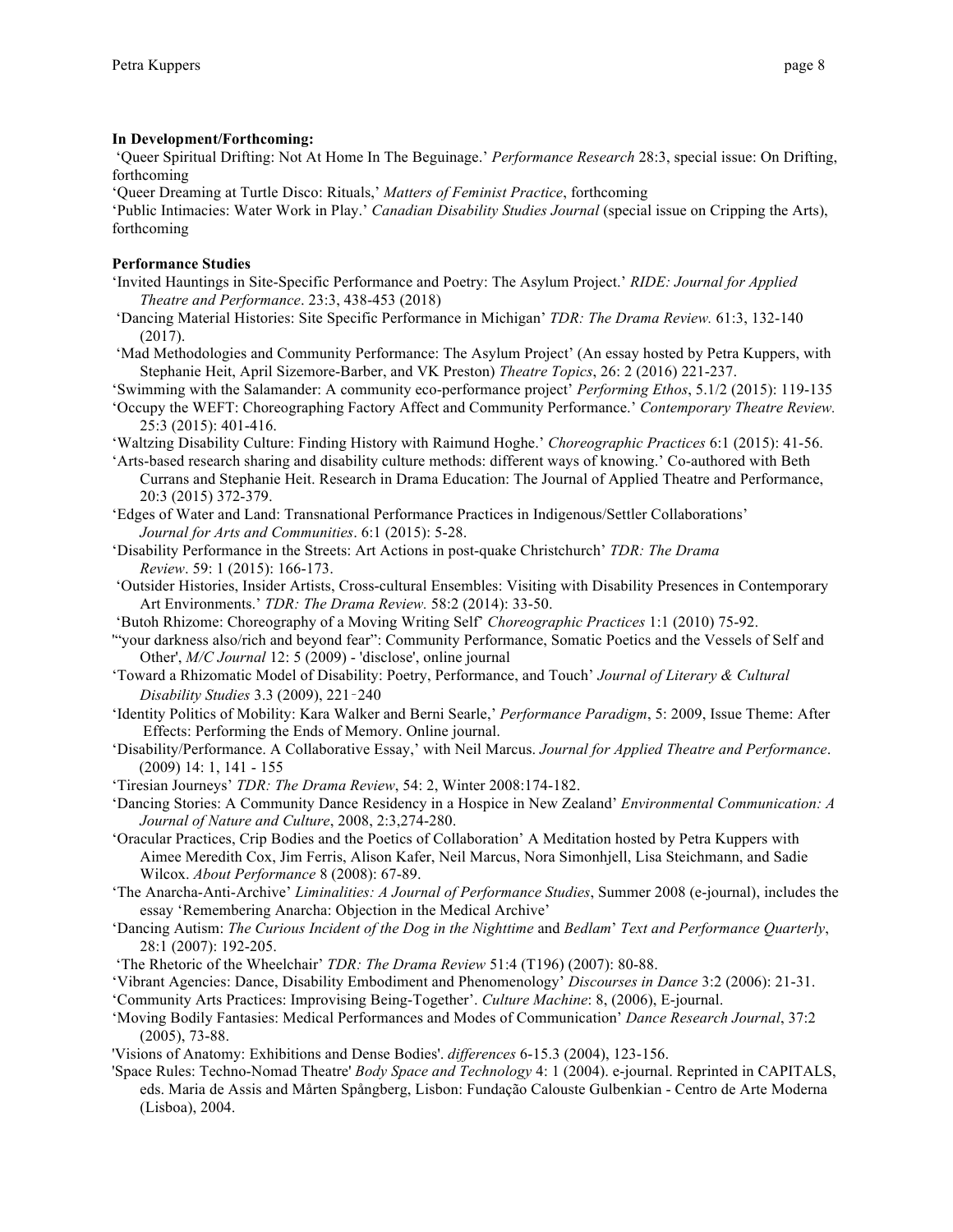'Landscaping: Spacings'. *Women and Performance. Special Issue on Dramaturgy*, 26 (2003) 41-56.

- 'Korperliche Kommunikation: Behinderung und Tanzsprache (Bodily Communication: Disability and Dance-Language)', *Jahrbuch fur Tanzforschung* (Annals of Dance Research) 13 (2003), 159-170.
- 'Meeting Content: A Performance Research Collaboration.' w. Sophia Lycouris. *Contemporary Theatre Review* 12:4 (2002) 53-61.
- 'Deconstructing Images: Performing Disability' *Contemporary Theatre Review*. Disability and Performance. Vol. 11, Part 3+4 (2001) 25-40. (Winner of Gertrude Lippincott Award for the best dance theory or history contribution published in the English language in 2001)

'Introduction.' Double Issue on Disability and Performance. *Contemporary Theatre Review*. 11: 3/4. 2001: 1-4.

- 'Accessible Education: Aesthetics, Bodies and Disability.' *Research in Dance Education*. Winter 1:2. (2000): 119- 131.
- 'Towards the Unknown Body: Silence, Stillness, Space in Mental Health Settings.' *Theatre Topics*. 10:2 (2000): 129- 143. (Finalist for the Gertrude Lippincott Award for the best dance theory or history contribution published in the English language in 2000)
- 'Addenda? Contemporary Cyborgs and the Mediation of Embodiment.' *Body, Space and Technology.* 1:1 (2000) electronic journal
- 'Korper /Medien: Wahrnehmung, Korperlichkeit und das Bild.' (Body/Media: Reception, Physicality and the Image) *Jahrbuch fur Tanzforschung* (Annals of Dance Research) 10 (2000), 227-243. Second Edition/Reprint (2003).
- 'Traces of a Performance' soundtext (combining hypertext and soundfiles), Ed. Alaric Sumner. *Riding the Meridian* 2 (1999), E-journal.
- 'Performing Femininity: Frames, Agency and Disability Politics.' *Disability Studies Quarterly* 19.4 (1999): 330-332.
- 'Moving in the Cityscape: Performance and the Embodied Experience of the Flaneur.' *New Theatre Quarterly*. Winter (1999): 308-317.

(reprinted in Performance and the City, Palgrave, 2010)

'Vanishing in Your Face: Embodiment and Representation in Lesbian Dance Performance.' *Journal of Lesbian Studies* 2.2-3 (1998): 47-63. (Reprinted as Book Article)

## **Interdisciplinary Poetry Criticism**

'Blood Compost: The Asylum Project.' *P-Queue*. No. 15: 47-58 (2018)

- 'Tendings: Creative Practice as Self-Care,' Co-Authored with Stephanie Heit. *Centre for Sustainable Practice in the Arts Journal*, Special Issue on Dis/sustain/ability. No. 18: 28-33 (2017).
- 'Trans-ing: Disability Poetry at the Confluence' *TSQ: Transgender Studies Quarterly*. 1:4 (2014) 605-612.
- 'Decolonizing Disability, Indigeneity and Poetic Methods: Hanging Out in Australia,' *Journal for Literary and Cultural Disability Studies* (Special issue on Indigeneity and Disability), 7:2 (2013): 175-193.
- 'Dancing, Poetry, Pain: An Ekphrastic Etude' Disability Studies Quarterly, 33:3 (2013).
- 'Poetry-ing: Feminist Disability Aesthetics and Poetry Communities.' *English Language Notes*, special issue on The Shape of the I. 49:2, Fall/Winter 2011. 73:82.
- 'Landings: Moth Stories' (poetry/creative nonfiction/photography) *Performance Paradigm*, 7: 2011.
- 'Landings: Darwin' (creative nonfiction) *Antipodes. A Global Journal of Australian/New Zealand Literatures.* 25:2, December (2011): 210-211.
- 'The Poeti(x) of Disability Activism' *Epistemologies Humanities Journal*. 1:1 (2011): online journal.
- 'Futures of Contact Improvisation' *Contact Quarterly* (CI webtexts) (2011) online component of journal
- 'Scars in Disability Culture Poetry: Towards Connection' *Disability and Society*, 23: 2 (2008): 141-150
- 'Performing Determinism: Disability Culture Poetry' *Text and Performance Quarterly*, 27:2 (2007): 89 106
- 'Auto-Graphein or 'The Blind Man's Pencil': Notes on the Making of a Poem,' co-written with Stephen Kuusisto, *Journal of Literary Disability*, 1:1 (2007): 74-80.
- 'Outsides: Disability Culture Nature Poetry' *Journal of Literary Disability*. 1:1 (2007): 22-33.
- 'Disability Culture Poetry: The Sound of the Bones. A Literary Essay' *Disability Studies Quarterly*, 26: 4 (2006): Ejournal. (reprinted in Beauty is a Verb: The New Disability Poetry. Cinco Puntos Press, 2011)
- 'Helen's Eyes' (performance poetry). *Women and Performance. A Journal of Feminist Theory*. 27, 14:2 (2005): 81- 84.

#### **Film, TV and Media Studies**

'Affect and Blindness: Daredevil's Site/Sight'. *Quarterly Review of Film and Video*, 23:2, (2006) 89-96.

'New Landscapes: Community Art, Video Process and Fantasies of Disability', *Afterimage, The Journal of Media Arts and Cultural Criticism.* 29:3 (2001) 24-25.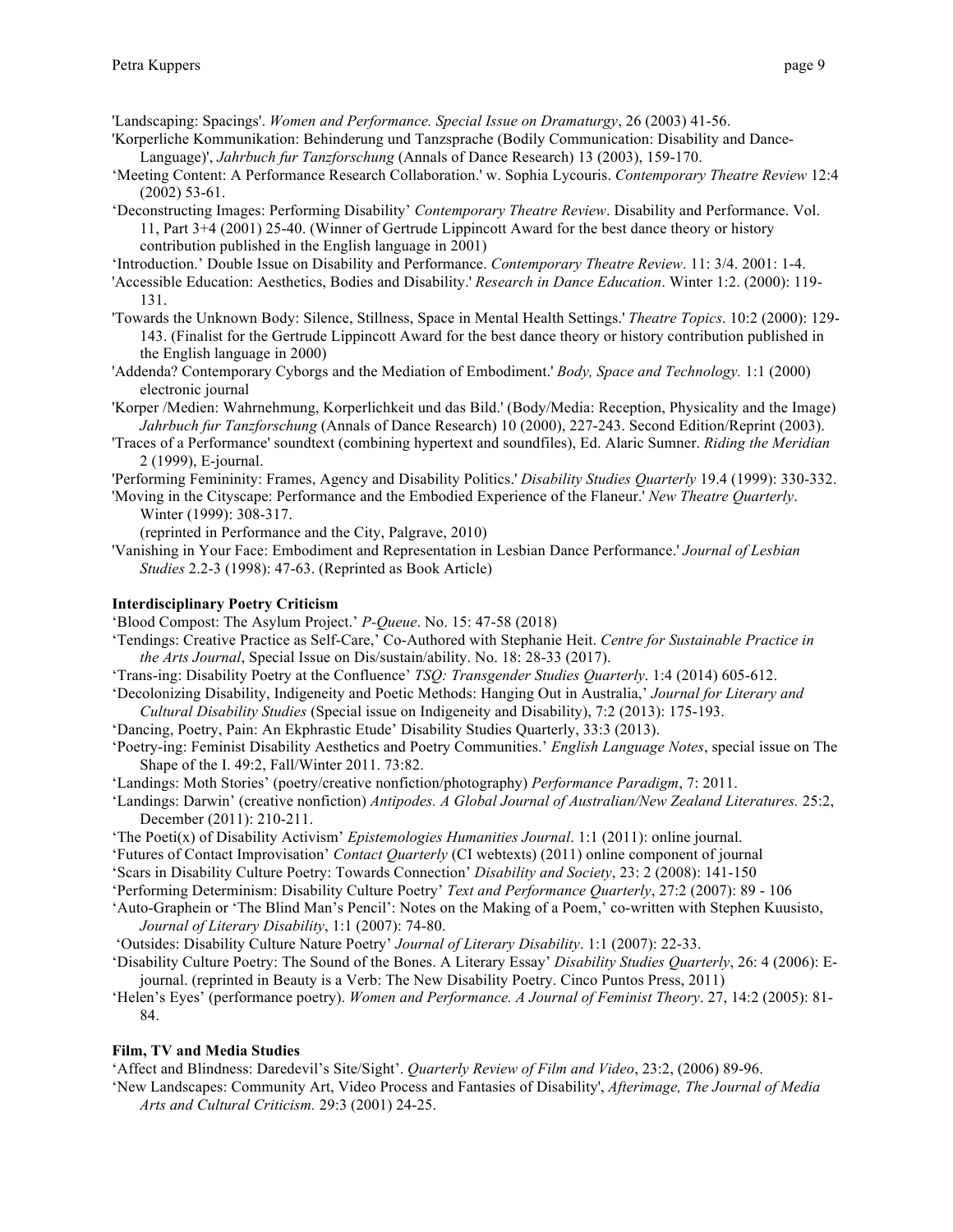'Memories of Screen-based Reading. A Jumping Point'. *EnterText*. 1:2 (2001) E-journal

'Fin-de-siécles: Dandyism and Disabled Fashion' *Disability Studies Quarterly*. Changing Images of Disability. 19.3 (1999) 196-202

#### **Other**

'Disability and Language' *Profession* (2010): 107-112.

'Karl May's Image of the Native American and the Traditions of Representation of the Other: A Cultural-Historical Analysis' *Jahrbuch der Karl May Gesellschaft*. (Annals of the Karl-May Society) (1996): 315-344.

## Ø **BOOK CHAPTERS**

## **Forthcoming**

"Black Lives Matter, Protesting Death, Living Breath: Enactment and Contagion" Theatres of Contagion, ed. Fintan Walsh, forthcoming.

'Hurricane Poetics and Crip Psychogeographies' co-written with Stephanie Heit, Geopoetics in Practice Collection, eds. Eric Magrane, Linda Russo, Sarah de Leeuw, and Craig Santos Perez, forthcoming.

"Minobimaadiziwinke (Creating a Good Life): Native Bodies Healing" with Margaret Noodin, in *Indigenous Health and Art* eds. Nancy Van Styvendale and Rob Innes.

"ADAPT in Space! Science Fiction and Disability: Storying Interdependence" Routledge Handbook of Disability Arts, Culture, and Media Studies. Eds. Bree Hadley and Donna McDonald, forthcoming.

- "Writing with the Salamander: An Ecopoetic Community Performance Project." Angela Hume and Gillian Osborne (eds): *Field Studies: New Essays on Ecopoetics*. Iowa City: University of Iowa Press. 2018: 118-141.
- "Somatic politics: Community dance and aging dance" *The Aging Body in Dance: A Cross-Cultural Perspective*. London and New York: Taylor and Francis, 2017: 107-121
- Afterword: 'Literary Imaginations at Work: Teaching in the Land' *Cambridge Companion to Literature and Disability*. Eds. Clare Barker and Stuart Murray. Cambridge University Press, 2017.
- "Disability Culture and Creative Writing Pedagogies: When Having Fun Together is Radical Practice." Rebecca Manery and Stephanie Vanderslice (eds) *Can Creative Writing Really Be Taught? Resisting Lore in Creative Writing Pedagogy,* 10th anniversary edition, Bloomsbury, 2017.
- 'Gut Body' and 'Court Theatre.' *Imagined Theatres: Writing for a Theoretical Stage*. Daniel Sack (ed). London and New York: Routledge, 2017.
- 'Touching Disability Culture: Dancing Tiresias' *Oxford Handbook for Dance and Wellbeing*. Eds. Sue Oliver, Sophia Lycouris and Vassiliki Karkou, Oxford University Press, 2017.
- 'Dancing Disabled: Phenomenology and Embodied Politics' *Oxford Handbook for Dance and Politics*. Eds Rebekah Kowal, Randy Martin and Gerald Siegmund, Oxford: Oxford University Press, 2017: 267-282.
- 'Sadie Wilcox: Dancing the Scrawl' and 'Somatic Poetics: Cancer Vibrations' *Viz. Inter-Arts: Interventions*. *A Trans-Genre Anthology*. Roxanne Power (ed). Santa Cruz: Viz. Inter-Arts, 2016: 211-213.
- 'The Bluer Flowers of the Medical Theatre: Visiting with Aliens, Poppies, and Antipodean Spas' *The Medical Body in Performance*, eds. Gianna Bouchard and Alex Mermikides. London, Oxford, New York: Methuen Press, 2016: 51-65.
- 'Landings: Decolonizing Disability, Indigeneity and Poetic Methods' *Occupying Disability: Critical Approaches to Community, Justice, and Decolonizing Disability*. Eds Pamela Block, Devva Kasnitz, Akemi Nishida and Nick Pollard. Heidelberg, New York, London: Springer Press, 2016: 63-82.
- 'Social Somatics and Community Performance: Touching Presence in Public' *Oxford Handbook for Dance and Theater.* Ed. Nadine George-Graves, Oxford University Press, 2015: 507-522.
- 'Lit Skin: Collaboration in Water, Land, Body Poetics.' In: *Acts + Encounters*. Eds. Juliana Leslie and Andrea Quaid. Poetry and Politics Imprint. Los Angeles: eohippus lab, 2014: 3-12.
- 'Identity Politics of Mobility: Kara Walker and Berni Searle.' (expansion of *Performance Paradigm* journal publication). Bryoni Trezive and Caroline Wake (eds): *Visions and Revisions: Performance, Memory, Trauma*. Copenhagen: Museum Tusculanum Press, 2013: 81-96.
- 'The Bone's Pirouette: Disability Dance Writing and the Crip Relic.' In Fintan Walsh and Matthew Causey (eds). *Performance, Identity, and the Neo-Political Subject.* London and New York: Routledge, 2013: 154-165.
- 'The Sounds of the Bones' (short version) and selected poems, in Jennifer Bartlett, Sheila Black and Michael Northen (eds). *Beauty is a Verb: The New Poetry of Disability*. El Paso: Cinco Punto Press, 2011: 110-119.
- 'To Dance in the Circle: Disability and Accessible Aesthetics.' An Olimpias essay, by Petra Kuppers, Neil Marcus and Leora Amir, in *Affirming Collaboration: 69 Community and Activists Art Projects in Québec and Beyond /*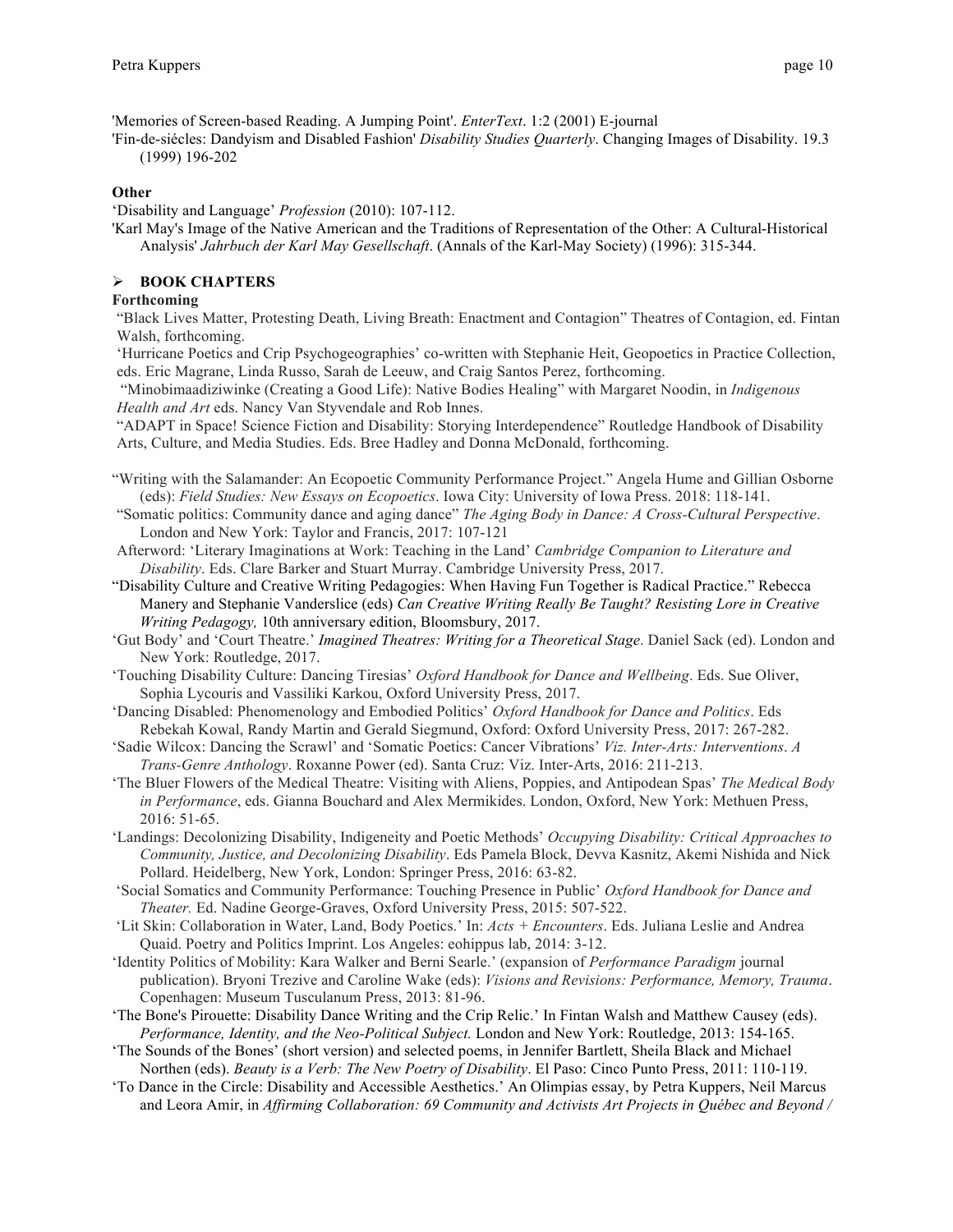*Célébrer la collaboration : 69 projets d'art communautaire et activiste au Québec et au-delà*. Montreal: Lux Éditeur, 2011.

- 'Freak: A Reclamation Project' Difference on Display: Diversity in Arts, Science and Society. (also published in Dutch as Niet Normaal). Eds. Ine Gevers, Maaike Bleeker, Stuart Blume, Amade M'charek, Miriam van Rijsingen, Jacqueline Schoonheim. Nai Oio Publishers, Rotterdam, 2009: 146-156.
- 'Afterword.' *International Community Arts Festival Rotterdam 2008. An Extensive Report*. Ed. Eugene van Erven and Peter van den Hurk, Wijktheatre: Rotterdam, 2009, 167-169.
- 'The Anarcha Project: Performing in the Medical Plantation'. Advances in Gender Research, Volume 11: *Sustainable Feminisms.* Sonita Sarker, Vasilikie Demos, and Marcia Texler Segal (eds). Macmillan, 2007: 127- 141.
- 'Introduction' *Irish Disability Arts Reader*, eds. Padraig Naughton, Katrina Goldstone and Kaite O'Reilly, 2007.
- 'A Walk on the Wild Side: Outsider Energies.' Extravagant Bodies. Eds. Ivana Bago, Ivana Ivkovic, Olga Majcen Linn, Tomislav Medak and Suncica Ostoic. Zagreb: Kontejner, 2007.
- 'Addenda, Phenomenology, Embodiment: Cyborgs and Disability Performance'. *Performance and Technology: Practices of Virtual Embodiment and Interactivity*. Eds. Susan Broadhurst and Josephine Machon. Palgrave Macmillan, 2006: 169-180.
- 'Bodies, Hysteria, Pain: Staging the Invisible' *Bodies in Commotion: Performance and Disability*. Eds. Carrie Sandahl and Phil Auslander. Ann Arbor: University of Michigan Press, 2005: 147-162.
- 'Trauma and Performance' Eds. E. Ann Kaplan and Ban Wang: *Trauma, Film and Modernity*. Hong Kong: University of Hong Kong Press, 2004: 183-201.
- 'Quality Science Fiction: Babylon 5's Metatextual Universe.' *Worlds Apart: Essays on Cult Television*. Eds. Sara Gwenllian Jones and Roberta E. Pearson, Minnesota University Press, 2003, 45-59.
- 'Moving Bodies' *The Teacher's Body: Embodiment, Authority, and Identity in the Academy*. Eds. Martha Stoddard-Holmes and Diane Freedman. Albany: SUNY Press, 2003: 119-122.
- 'Image Politics without the Real: Simulacra, Dandyism and Disability Fashion.' *Disability and Postmodernity.* Eds. Mairian Corker and Tom Shakespeare. London: Continuum, 2002: 184-197.
- 'Fatties on Stage: Feminist Performances.' *Bodies out of Bounds: Being Fat in America*. Eds. Kathleen LeBesco and Jana Evans Braziel. Berkeley, Los Angeles, London: University of California Press, 2001: 277-291.
- 'Der Korper im Zentrum des Tanzes: Behinderung als Tanzsprache' (The Body in the Center of Dance: Disability as Dance-Language) *Weltsichten: Beitrage zur Kunst behinderter Menschen*. Eds. Angela Muller and Jutta Schubert. Hamburg: Tiamat, 2001: 182-187.
- 'The Survival of the Aura: Benjamin's Desire.' *Benjamin's Blind Spot: Walter Benjamin and the Premature Death of Aura & ICI Field Notes 5: A Manual of Lost Ideas.* Ed. Lise Patt. The Institute of Cultural Inquiry, California, 2001: 37-41.
- 'Towards an Aesthetic of the Moving Subject: Dialectics, *Aufhebung*, Performance Art.' *Differential Aesthetics: Art Practices, Philosophies and Feminist Understandings*. Eds. Nicola Foster and Penny Florence. Aldershot, Burlington, Singapore, Sydney: Ashgate, 2000: 141-157.

## Ø **OTHER PUBLICATIONS**

#### **Reviews**

- *'Embodied Performances: Sexuality, Gender, Bodies,* Beatrice Allegranti' *Women's Studies Quarterly* (forthcoming)
- '*Applied Theatre: Performing Health and Wellbeing*, Veronica Baxter and Katharine Low (eds.) (review) *New Theatre Quarterly* (forthcoming).
- 'j/j hastain: Sappho Punk' *EOAGH*, 2017.
- 'Helena Grehan and Peter Eckersall, eds. 'We're People Who Do Shows': Back to Back Theatre' (review) *Journal for Literary and Cultural Disability Studies*, 9:3, 2015: 373-375.
- 'Stage Turns: Canadian Disability Theatre by Kirsty Johnston' (review). *Canadian Theatre Review*, Vol. 155, Summer 2013: 93-95.
- 'Nothing About Us Without Us: Mounting A Disability Arts Exhibit in Berkeley, California' *Disability Studies Quarterly* 32:1, 2012, electronic publication
- 'Slouching toward Guantanamo' (book review of poetry by Jim Ferris). *Journal for Literary and Cultural Disability Studies*. 6:1, 2012: 111-114
- 'Michael Chemers: Staging Stigma.' *Journal for Cultural and Literary Disability Studies*, 2010, 4.2: 209-211.
- 'Bauman, H.-Dirksen L., Jennifer L. Nelson, and Heidi M. Rose, eds. *Signing the Body Poetic:*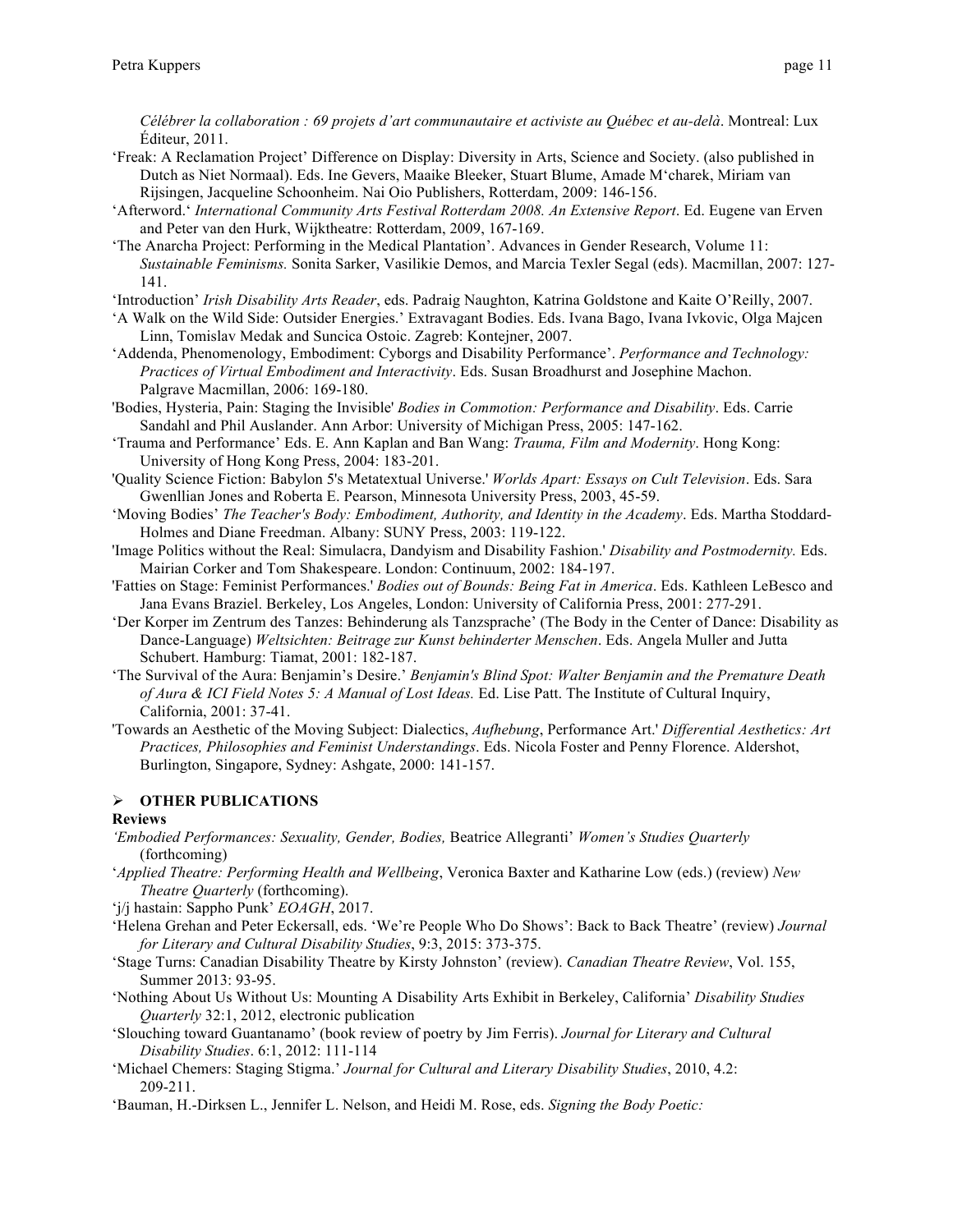*Essays on American Sign Language Literature*.' *Sign Language Studies*. Summer 2008, Vol. 8 No 4.

- 'Just Try Having None: Transmuting, Transcribing, Transfixing, Transfiguring, Transforming, Transcending Pain' (performance review*) Theatre Journal*. 59:2 (2007), 303-305
- 'Revisiting the Hospital: Disability Culture, Non-Confessional' *Valparaiso Poetry Review: Contemporary Poetry and Poetics*. 8: 2 (2007), essay in poetry e-journal.

Articles on www.communityarts.org, most recent: 'Canoes in New Zealand', about work in a hospice setting.

- Invited Book Reviews in *Modern Drama, Disability Studies Quarterly, Contemporary Theatre Review, American Reporter*, from 1995 ongoing.
- Dance, Art Exhibits and Performance reviews for *Ballett International/Tanz aktuell, Laban Guild Movement and Dance Quarterly, LiveArtsMagazine, Animated, Community Arts Network, Everywoman*, *Newsletter for Danceability, Arts Culture Nature Newsletter*, *Theatre Journal,* from 1993 ongoing.
- Annual Reviews of the Creteil International Festival of Women's Films, Paris, co-authored with Cathy Fowler, *Screen*, 1993-2000.

#### **Dictionary Entries**

- 'Performance' *Keywords in Disability Studies*. Eds Benjamin Reiss, Rachel Adams, David Serlin. 2015. New York: NYU Press.
- 'Social Somatics' *Performance Studies: Key Words, Concepts, and Theories*. Ed. Brian Reynolds. 2014. London: Palgrave. 185-193.
- *Dictionary of American Disability History* (disability culture lead essay, 4000 words, co-authored with Melanie Wakefield), Susan Burch, ed. Encyclopedia of American Disability History. New York Facts On File, 2009;

*Dictionary of Disability Studies*, Eds. David Mitchell and Sharon Snyder, London: Sage, 2005;

- *Critical Dictionary of Film and Television Theory*. Eds. Roberta Pearson and Philip Simpson; London and New York: Routledge, 2001,
- *Encyclopedia St. James Encyclopedia of Popular Culture*. Eds. Tom and Sara Pendergast. St. James Press, Gale Research, 1999,

*Dictionary of Feminist Theories*. Ed. Lorraine Code. London and New York: Routledge, 2000;

Researcher for the German section of *Encyclopedia of European Film*. Ed. Ginette Vincendeau. London: British Film Institute, 1997

#### **Other**

'Disabled Dance Sensoria: Openings into Otherness,' contribution to Tanzplattform Deutschland, Arbeitsbuch, Über die Präsenz von Körpern jenseits des Mainstreams im zeitgenössischen Tanz" (Work book), 2018.

'Diversity: Disability' *Art Journal*. 2016.

'The Commons as Network,' Editor's Forum edited by Amy J. Elias, *ASAP/Journal*, 2016.

Interview. *Being Human* podcast series, University of Pittsburg, 2016.

'Crip Time' *Tikkun*, special issue on Spirituality and Disability Justice, October 2014: 29-31.

'Re-Reading Siegfried Sassoon: Everybody Sang' *Arabesques Review*. 2: 4 (2007), essay in e-journal.

- 'Writing from the Personal to the Communal: Community Poetry Exercises.' in: *Best of the Pedagogy Papers 2007*, AWP: 30.
- **'**Chicago Crip Poetry Slam 2006', Chicago Disability Pride Parade website, history section
- Resource Pack for Community Dance, DANZ (New Zealand Dance Agency), 2006 (available online).
- Journalist and foreign correspondent for general market publications in Germany and UK, including bi-monthly column 'Letters from London' and survey articles on early horror and sci-fi films for *Moviestar* and *Television* (Professional Sci-Fi/Horror Magazines, Germany) , 1991-1998
- Essays and Interviews in *Wordgathering* e-journal of disability culture, including 'Crip Sheet for 'Latin Does Not Have a Word for Symmetry'' (March 2007), Interview on disability culture poetry essay collection (March 2008), Kathi Wolfe's poems (June 2008), etc.
- publications of photography, drawings, mixed media art work, short stories, performance writing, fiction in various journals and magazines, including *Displacements*, *Nature in Legend and Story Newsletter, The Healing Muse, Adwaith: Disability Arts Magazine*, *Beyond the Boundaries, Cambrensis, Desire, Visionary Tongue, Quietus: A Gothic Literary Magazine, Terror Tales* and others.
- Interviews for multiple radio and TV stations, including PBS (Detroit Performs), NPR (National Radio), BBC, KPFA (Berkeley), Disability Programing on various local US stations, Australian TV, etc.

## Ø **CONFERENCE PRESENTATIONS**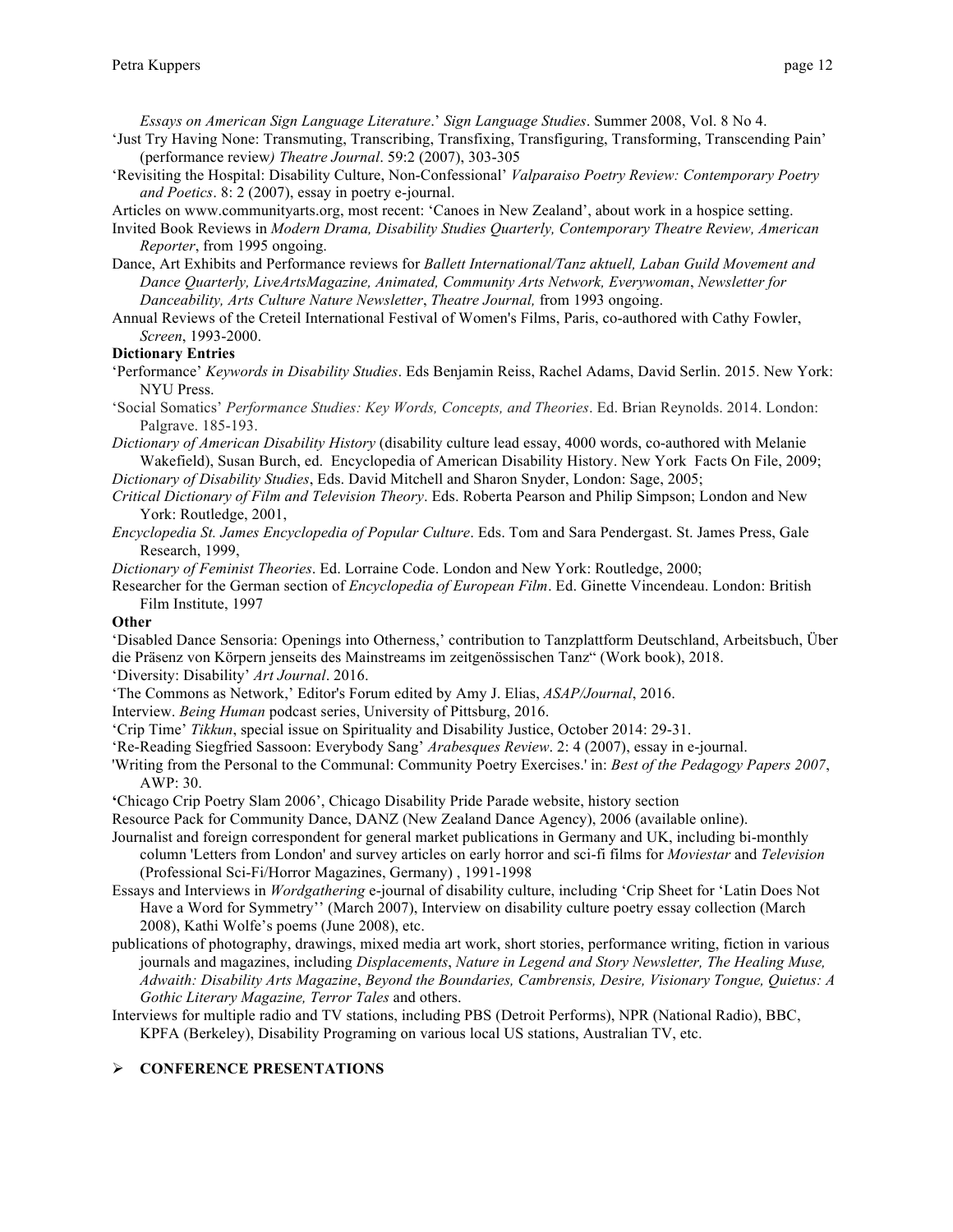- 'Meet Me at the Ice Bar: Fantasy, Surrealism, and Disability' Disability and Speculative Fiction panel, *MLA* Chicago, January 2019
- 'Tendings: Collaborations in Crip Space' Disability Poetics panel, *MLA* Chicago, January 2019

'Drifting Erotics of Non-Realist Sitedness' *ASTR: American Society for Theatre Research*, Ecology and Performance Working Group, San Diego, November 2018

'Tendings: Bodymindspirits of the Future' Workshop for *National Women's Studies Association*, Atlanta, November 2018

'Speculative Fiction Pedagogy' paper on academic strand of *WisCon*, Wisconsin, June 2018

- 'Speculative Crip Performances' curated panel, *ASTR: American Society for Theatre Research*, Atlanta, November 2017.
- 'Speculative Dances' *Dance Studies Association*, Columbus, October 2017.
- 'Taking to the Water: Elemental Desert Life' *ATHE: Association for Theatre in Higher Education*, Las Vegas, August 2017.
- 'Tendings: Sustainable Artful Lives' with Stephanie Heit, *Allied Media Conference*, Detroit, June 2017.
- 'Tendings: Sustainable Artful Lives' with Stephanie Heit, *Association for Literature and the Environment*, Detroit, June 2017.
- 'Embodied Speculation' *WisCon* (Feminism and Science Fiction), Madison, May 2017.
- 'Water and Movement: Disability Spectacles in Public' Disability as Spectacle. UCLA, April 2017.
- 'Embodied Practice, Mad Methods, and Community Performance: The Asylum Project,' presentation with Stephanie Heit, *PhiloSOPHIA: Feminist Thought, Poetics, Politics*, UC Denver/Boulder, 2016.
- Somatics/Illness/Disability Seminar Leader (with Stephanie Heit), *Poetics (the next) 25 Years*. SUNY Buffalo, 2016.
- 'Producing Historical Touch. A Project Snap-Shot.' Roundtable Member, 'Queer Crips across Time,' *MLA* Austin, Texas, 2016.
- 'Different Rhythms: Land-Based Disability Performances in Precarious Times,' *MLA* Austin, Texas, 2016.
- 'The University of Michigan's Women's Studies Ph.D. Turns Twenty: Perspectives on Institutionalization and Precarity.' Roundtable, *National Women's Studies Association Conference*, Milwaukee, 2015
- 'Indigenous Collaborations.' Roundtable, *National Women's Studies Association Conference*, Milwaukee, 2015
- 'Artifying and Disability Culture: Encounters.' Variabilities, Winchester, UK, 2015.
- 'Smellbound: An Artful Somatics Ambling Walking Tour' with Stephanie Heit, *Earth Matters on Stage*, Reno, Nevada, 2015
- 'Sprouting Exotics: Land-Based Disability Performances' *Somatechnics*, Tuscon, Arizona, 2015
- 'Disability Arts and Culture: Floating Salamanders' *National Women's Studies Association*, Puerto Rico, 2014
- 'Salamanders: Disability Culture Art/Life' *Cultural Rhetorics*, Michigan State University, 2014
- 'Land-Based Performance Pedagogies,' *International Federation for Theatre Research*, Warwick, 2014
- 'Aboriginal Disabled Artists in Art Workshops: Rhetorical Placements,' *Society for Disability Studies*, Minneapolis, 2014
- Leader of Disability Culture Pedagogy Roundtable. *Society for Disability Studies*, Minneapolis, 2014
- Working Group member, 'Indigenous Research in the Americas: Exploring the Liminality between Cultural Epistemologies' *American Society for Theatre Research*, Dallas, 2013.
- 'Capacitating Life: Health Interventions and Performance,' *In the Balance: Indigeneity, Performance, Globalization*, Royal Holloway University of London, 2013.
- 'Crip Time and Space: The Dialogue Museum in Frankfurt' *International Federation for Theatre Research*, Disability and Performance Working Group, Barcelona 2013.
- 'Tradition, Contemporary Revisioning, and the Question of the Archive: Native Women Language Keepers,' *Performance Studies international*, Stanford University, 2013.
- 'Crip Time: Sirens and Songs,' Performance Studies international, Stanford University, 2013.
- 'Native Women Language Keepers' (paper with Margaret Noodin), *Native American and Indigenous Studies Annual Meeting*, University of Saskatchewan, 2013
- 'Disability Studies/Native Studies: Conversations.' Roundtable, *Pacific Rim International Conference on Disability and Diversity*, Hawai'i, 2013
- 'Witnessing at the Site of the Factory: Social Somatic Performance Politics,' *Muriel Rukeyser Conference*, Eastern Michigan University, 2013.
- 'Social Somatics' *Ecopoetics Conference*, UC Berkeley, 2013
- 'Disability Arts: Movement and Social Justice,' with Brooke Willock, *National Women's Studies Association*, Oakland, 2012.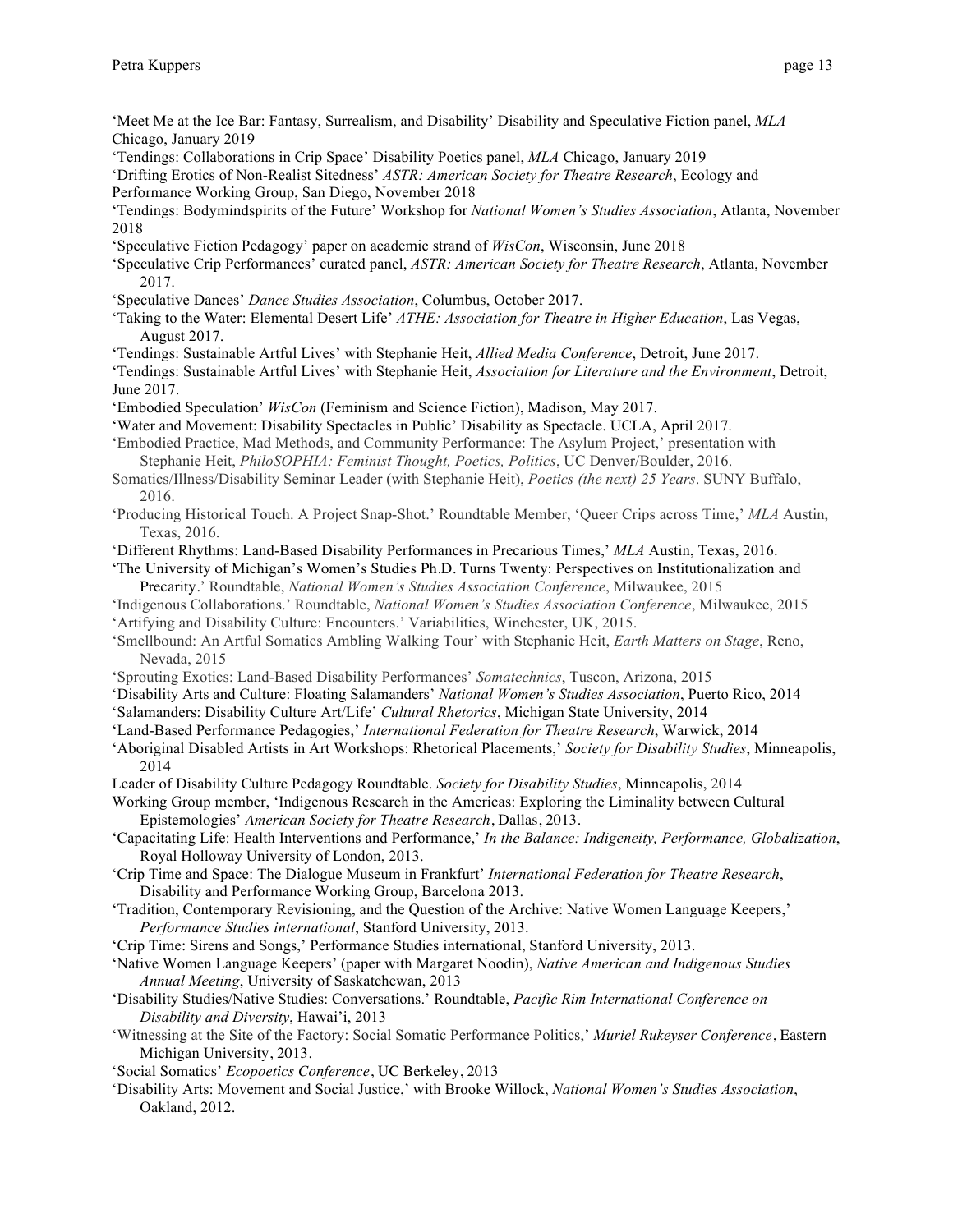'WEFT: A Social Somatic,' *Open Engagement*, Portland, 2012

- 'Embodied Poetics' workshop, *Emergent Communities in Contemporary Poetry*, UC Santa Cruz, 2012
- 'Feminism/Disability/Poetry/Embodiment/Performance' workshop, *National Women's Studies Association*, Atlanta, 2011.
- 'Praxis Access: Including disability in the difficult dialogues of Women's Studies' Roundtable, *National Women's Studies Association*, Atlanta, 2011.
- 'Somatics and Performance: New Politics' *Society for Disability Studies*, San Jose, 2011
- 'Somatics and Writing: Archipelagic Practices' *Performance Studies international*, Utrecht, 2011
- 'New Genre Public Writing' and 'Art/Disability panel" *Open Engagement*, Portland, 2011
- 'Arts-Based Research Methods: Feminist Disability Poetry' *MLA*, Los Angeles, 2011
- 'Feminism, Disability, Poetry' Performance Studies Strand of *SSCA*, Little Rock, 2011
- Participant in Roundtable on Disability Performance Pedagogy, *Association for Theatre in Higher Education*, 2010
- 'Turtle-Walking: Somatics/Expression and Experimental Community Performance.' *Performance Studies international*, Toronto, 2010
- Participant on Progressive Education panel, *Performance Studies international*, Toronto, 2010
- 'Journey to the Holocaust Memorial in Berlin' *Cultural Studies Association*, 2010
- 'The Anarcha Project: Black Culture/Crip Culture' Feminisms and Rhetorics, Michigan State University, 2009
- 'Disability and Dance' *Society for Dance History Scholars*, Stanford University, 2009.
- 'Burning: Arts-Methods and Cancer Writing' *Earth Matters on Stage*, Eugene, Oregon, 2009.
- 'Getting Cripped: Leslie Fiedler, Carolyn Dinshaw and Historic Touches' *MLA*, San Francisco, 2008
- 'Performing Engagement: Working in Disability Culture Settings' (invited panel on community-based teaching) *MLA*, San Francisco, 2008
- 'The Anarcha Project: Touching Time' *Disability History Conference*, San Francisco State University, August 2008 'Tiresias' *Society for Disability Studies National Conference*, New York City, 2008
- 
- 'Poetry, Performance, Disability,' *Modern Languages Association*, 2007
- 'Cultural Cycles, Crossings, Journeys: Disability Culture and the Reinvention of Poetic Myth' *American Studies Association*, Philadelphia, 2007
- 'The Anarcha Project: Trauma, History, Performance' *Association for Theatre in Higher Education,* New Orleans, 2007.
- 'Disability Culture and the Pleasure of Site' *Sedimentations*, Rhode Island, 2007
- 'Pedagogy Panel (Poetry)' *Associated Writers and Writing Programs Convention*, Atlanta, 2007.
- 'Pain and the Archive'. Theatre Division Panel, *Modern Language Association*, Philadelphia, 2006.
- 'Wheelchair Rhetoricity' (Top Papers in Disability Studies panel), *National Communication Association Conference*, San Antonio, 2006
- 'Experimental Ethics: Disability Culture and the Technological Sublime' *Trans Visual Culture*, Madison, 2006

'Community Arts and Disability Culture'. *Society for Disability Studies conference*, Bethesda, MD, 2006

Panelist on Global Disability Culture Panel, *Bodies of Work: Disability and the Arts Festival*, Chicago, 2006

'Touching History', *Performance Studies international*, Brown University, 2005.

'Sirens: Performance Technology, Community Dance, and Disability Embodiment'. *Congress for Dance Research*, 2005. (printed in proceedings)

'Dance and Depression: The Melancholia of History'. *MLA*, Philadelphia, 2004.

- 'Migraine Art: Different Ways of Seeing'. *Society for Science and Literature*, Durham, 2004.
- 'Mental Health Difference: Art, Aesthetics and Difference'. *Depression: What is it Good for?* University of Chicago, 2004
- 'Approaching the Body' *College Arts Association*. Seattle, 2004.
- 'Virtual Movement: Visceral Affect and Dispersed Identification' *MLA*, San Diego, 2003.
- 'New Media and Community Arts' *Performing the World II*, Montauk, 2003.
- 'Sleeping Giants: Community Arts'. *Sustainable Feminisms*. Macalester College, St. Paul, 2003.
- 'Entering the Medical Theatre' *Society for Disability Studies Annual Meeting -Disability and Dissent: Public Cultures, Public Spaces*. Bethesda, 2003.
- 'Disability and Performance: Technologies of Otherness'. *The Flesh Made Text*. Greece, 2003.
- 'Secret Communications and Rituals: The Corpse in Contemporary Media Culture.' *International Association for the Fantastic in the Arts*. Florida, 2003.
- 'Aesthetic Access: Re-thinking Disability and the Social Field'. *Shifting Aesthetics: Disability and Performance*. London, 2002. (printed in proceedings)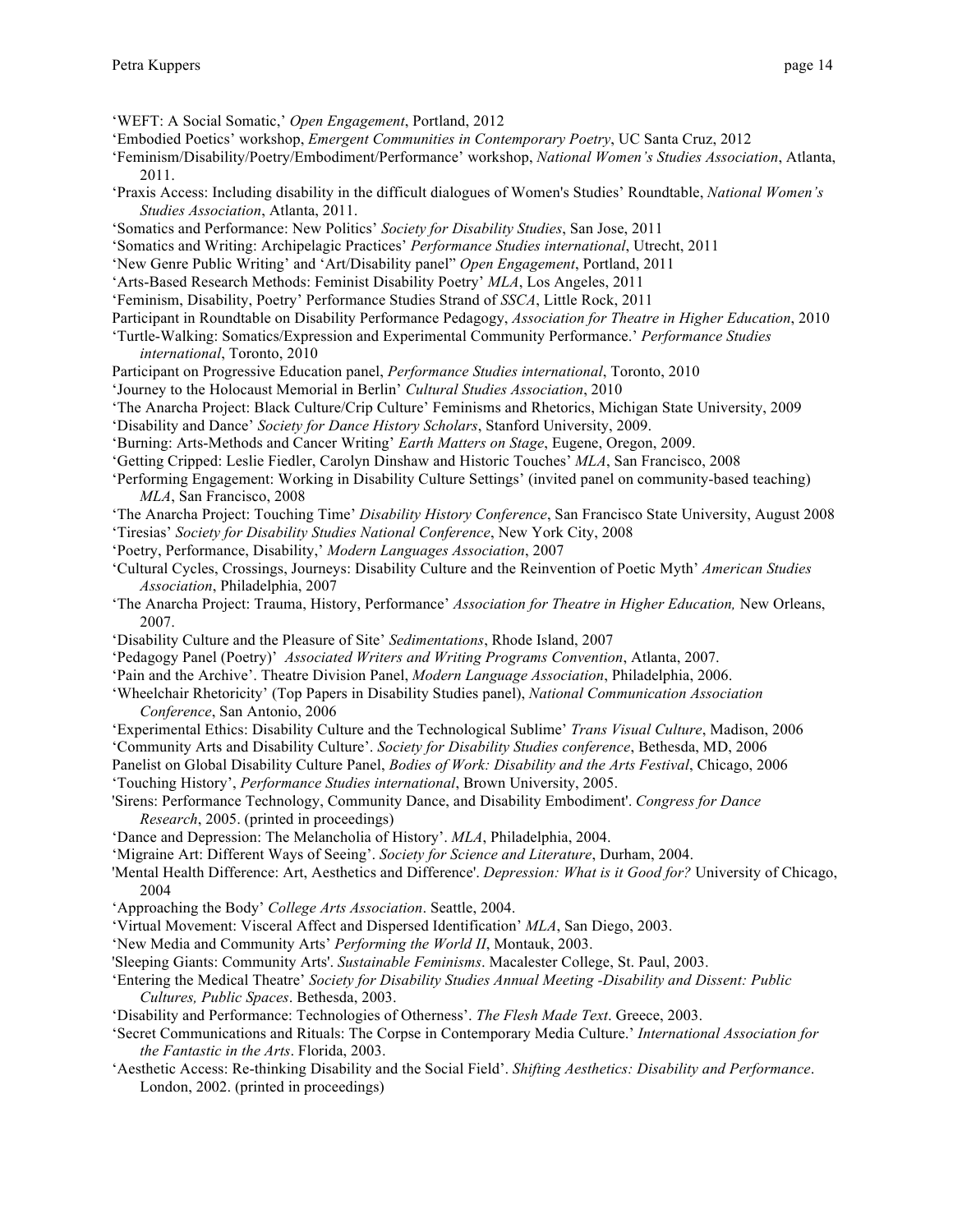- 'Accessible Dance Community Forms and Aesthetic Challenge'. *National Dance Education Organization National Annual Conference*, Providence, RI, 2002.
- 'Performance and Trauma', *Narratives of Disease, Disability and Trauma*, Vancouver, CA, May 2002.
- 'Performing Uncertain Bodies: Cronenberg's Crash', *MLA*, New Orleans, 2001.
- 'Images of the Corpse in the Forensic Genre', *New England Popular Culture Association*, New Haven, 2001.
- 'Aesthetic Access: Sharing Community Art', *Performing the World: Communication, Improvisation and Societal Practice*, Montauk, 2001.
- 'Mapping Physicality: Translating Difference.' *Performance Studies international,* Mainz, Germany, 2001
- 'Placing Our (Disabled) Selves: Everyday Practices, Map-Making and Embodied Syntax', *Congress in Dance Research*, 2001. (printed in proceedings)
- 'Looking beyond good practice: evaluation and recording community-based arts education' (joint paper with Anna Marie Taylor) *6th International Conference on Lifelong Learning and the Arts*, London, 2001. (printed in proceedings)
- 'Framing Body Spaces' Installation/Presentation at *Digital Arts and Culture*, Providence, RI, 2001.
- 'In-Bodying: Disability, Performance and the Extended Body' *Performative Sites: Intersecting Art, Technology, and the Body*. Pennsylvania State University, USA, 2000.
- 'Situating Digital Performance in the Community' *Between Nature: Performance/Ecology*, Lancaster, UK, 2000.
- 'Addenda? Disability, Performance and the Extended Body', *Liminality and Performance*, Brunel University, London, UK, 2000.
- 'Performativity and the Dancer.' *Congress on Research in Dance Conference*: Claremont, California, US, 1999. (printed in proceedings)
- 'A Critical Perspective on Dance Education: Disability and Dancetheatre.' *National Dance Teacher Association Annual Conference*. Northampton, UK, 1999.
- 'Victim Art and the Aesthetics of Subversion: Bilderwerfer in Vienna', *MoMentUm I: Dancetheatre*. Manchester, UK, 1999. (printed in proceedings)
- 'Towards a More Inclusive Aesthetic of Body Work: Disability and New Media' *Association of Theatre in Higher Education Conference* (ATHE) Toronto, Canada, 1999.
- 'Performativity and Disability.' *Society for Disability Studies Conference*. Washington, US, May 1999.
- 'Reading Women's Traumatic Bodies: Disabled Histories in Contemporary British Film Work.' *Refiguring History: Between the Psyche and the Polis*. University of Newcastle, UK, 1999.
- 'Redefining Performance and Identity Politics.' *Performance Studies International Conference*, Aberystwyth, Wales, 1999.
- 'Digital Video Technology and Community Performance Work: Aesthetic Considerations.' *Community Dance: Concepts and Issues*. Surrey, UK, 1999. (printed in proceedings)
- 'Bodies in Space. Walter Benjamin and City Living in Contemporary Arts.' *BLISS/Body Syntax*. London, 1998.
- 'Performance Theory and the Disabled Performer.' *Society of Disability Studies Conference*. Oakland, US, 1998. (printed in proceedings)

'Disabled Dance.' *Considered Unsightly*. Leeds, UK, 1997.

'The Present Body: Narrativity, Disability and Filmdance.' *Time and Value*. Lancaster, UK, 1997.

- 'Bad Reputations: Mary Shelley and Lord Byron.' *Romantic Reputations*. Bristol, UK, 1996.
- 'Aufklärungsfilme: Bodies and Knowledge in German Cinema.' *Visible Evidence*. Cardiff, Wales, 1996.

'Genre, Disability and Women's Filmmaking.' *Feminisms, Past, Present and Future. 9th International Women Studies Network Conference*, Pontypridd, Wales, 1996.

'Contemporary Spectatorship and Gothic Gender.' *Screen Conference*, Glasgow, Scotland, 1996.

'The Romantic Spirit: Early German Cinema.' *Celebrating 1895*. Bradford, UK, 1995.

'Wheelchairdance: Dancevideos.' *Screen Conference*, Glasgow, Scotland, 1995.

'Divisions and Barriers: Berlin as Filmic Space.' *Creating (and) Space*. Leeds, UK, 1994.

#### Ø **KEYNOTES at Conferences**

Keynote at *Canadian Association for Theatre Research Annual Conference*, Vancouver, Canada, June 2019 Keynote at *iDance Arts & Accessibility Symposium*, Athens, Greece, December 2018

Key-Plenary at *Disability Studies in Deutschland - Behinderung Neu Denken*, Berlin, October 2018

Keynote at *Critical Disability Studies Symposium*, Mexico City, July 2018

Featured Reader, *Embodiment and Science Fiction Conference*, Hamilton, Canada, June 2018

Keynote at *Broken Puppet 2: A Symposium on Puppetry and Disability Performance*, Bath Spa, April 2018.

Keynote at *Disability and Theatre Conference*, University of Delhi, India, February 2018.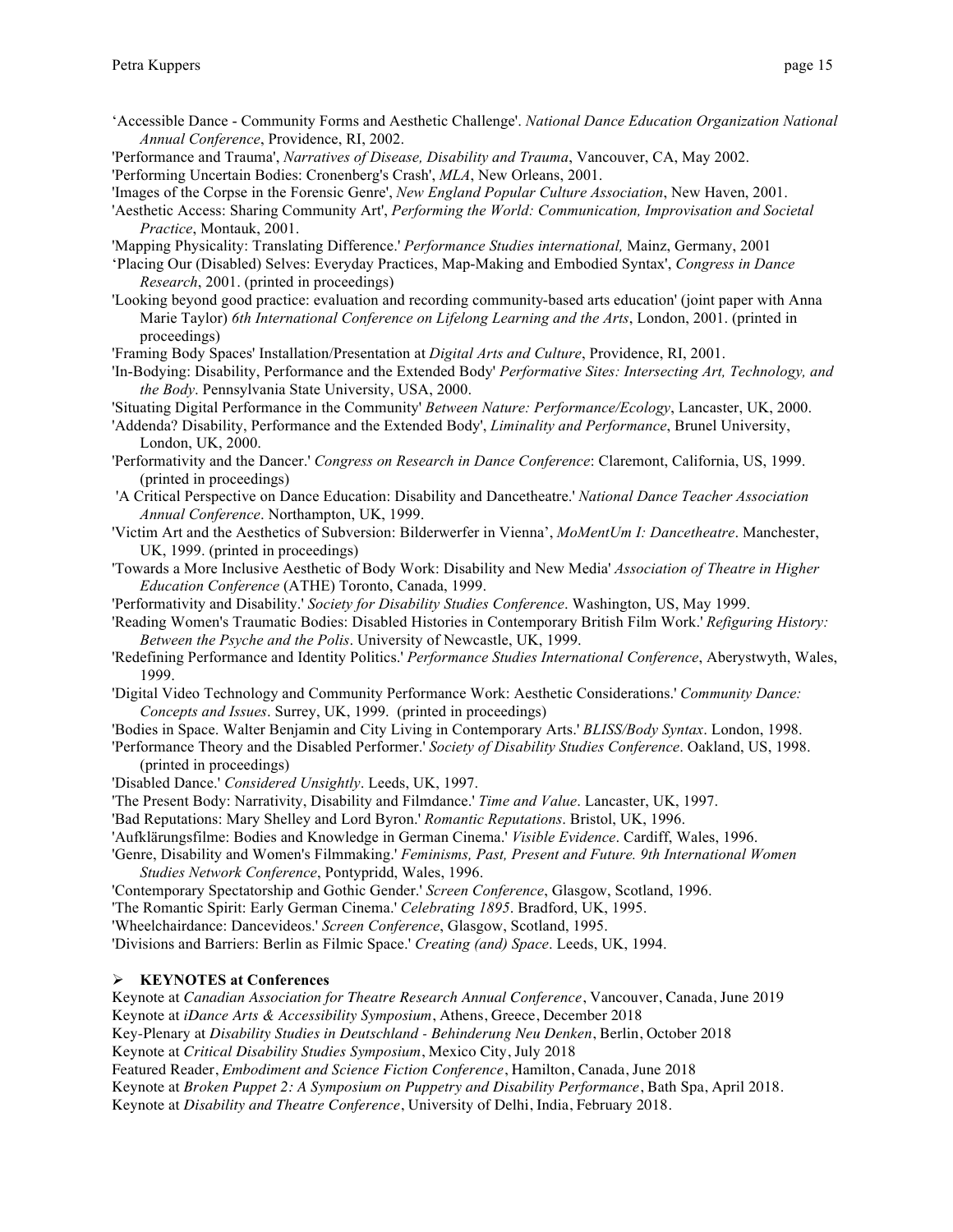Masterclass and Book Launch at *FOOT: Festival of Original Theatre*, Toronto, February 2018.

- Plenary presentation, *Performance Studies Focus Group, ATHE Pre-conference*, Las Vegas, August 2017.
- Lecture and Master Class at *The Study: The Republic of Inclusion*. National Theatre Canada, June 2017.
- Workshop at *Performing Parts: Gender, Sexuality, Media* conference, Davidson College, NC, April 2016.
- Opening Master Class at *Open Movement* community dance conference, University of Otago, New Zealand, 2015
- Keynote at *Performing Turtle Island: Fluid Identities and Community Continuities*, University of Regina, 2015 Keynote at *MetaBody*, Bauhaus University, Weimar, Germany, March 2015

Keynote at *Somatics, Scholarship, Somatic Scholarship: Materiality and Metaphor*, UC Berkeley, February 2015 Keynote at *Reelabilities Film Festival*, Columbus, Ohio, 2013

Keynote at *Pacific Rim International Conference on Disability and Diversity*, Hawai'i, 2013

Keynote at *Corpo(realities)*, Indiana University Department of Theatre & Drama Graduate Symposium, 2013.

Keynote at *Arts Activated*, Art and Disability International Conference, Sydney, Australia, 2012.

Keynote at Theatre for Social Change Pre-Conference, *Association for Theatre in Higher Education*, Washington DC, 2012

Keynote at *International Federation of Theatre Research*, Osaka, Japan, 2011.

Keynote at Identity Symposium, Cranbrook Academy of Art, 2011.

Keynote Dialogue at *Choreographing Disability*. UCLA, 2010.

Keynote at *Breaking Barriers: Borders and Beyond. Liminalities in Cinematic Media*. Graduate Conference, San Francisco State University, 2009

Keynote at *After Effects: Trauma and Performance*, Sydney, 2008

Keynote at *Portland Disability Culture Festival*, Oregon, 2008

Keynote at *Dance Under Construction*, UC Berkeley, 2008

Plenary Speaker: 'One Future of Disability Arts: Our History' *Society for Disability Studies*, Seattle, 2007

Keynote 'Disability Culture and Community Arts' *Arts for Social Change*, Tramway, Glasgow, 2007.

Keynote 'Local/National/Global Disability Cultures'. *Alternative Dramaturgies informed by a Deaf and Disability Perspective Symposium II*, Liverpool Hope University, UK, 2006.

- Keynote **'**Dramatising Pasts: Finding Disability Culture' Keynote**,** *Alternative Dramaturgies informed by a d/Deaf and Disability Perspective Symposium*, University of Exeter, UK, 2006.
- Keynote 'Disability Culture' AGM of Dunedin Disabled Person's Assembly, New Zealand, 2005.
- Keynote 'Community Performance' *Tertiary Dance Conference*, Auckland, NZ, 2005.
- Keynote Speaker at *Finding the Spotlight: The Future of Disability Arts*. Liverpool, 2003.
- Keynote Speaker at *Shelter against Violence: A Case for Empowerment*, Institute for Studies in the Arts, Arizona State University, 2003.
- Keynote 'Cool or Celtic Welsh? Marketing Welsh Identity in the British Art Scene' *Axis Conference*, Swansea, UK, 2000.

Keynote 'Der Korper im Zentrum des Tanzes (The body in the centre of dance)' *Weltsichten* (Worldviews) Arts and Disability conference, Hamburg, Germany, 2000. (printed in proceedings)

Keynote 'Korperlichkeit und Geschlechterbilder: Zwischen Bedeutung und Prasenz' (Body Image and Gender Images: Between Semiotics and Embodiment). *SexChangeSex, Berner Tanztage*, Bern, Switzerland, 2000. (printed in proceedings)

Keynote 'Art Work with People with Recurrent Severe Mental Health Problems', *Arts for Active Citizenship. Research Seminar to Investigate the Benefits of Participation in the Arts*, Swansea University, Wales, 2000.

## **INVITED LECTURES**

'ADAPT in Space! Science Fiction and Disability: Storying Interdependence' Stony Brook University, May 2018. 'Tendings' Movement Research 3-day class, New York City, April 2018.

Masterclass, Sarah Lawrence College, April 2018.

- Temple University Dance Studies Colloquium: "Drifting and Dancing in the Asylum: Disability Culture Movement.' Philadelphia, February 2018.
- 'Asylum Project' Movement Research 3-day class, New York City, October 2017.
- "Community Arts and Disability Culture," Berkeley City College, March 2017.
- 'Wet and Dry: Disability Culture Somatics,' Keep St Pete Lit, poetry reading with Stephanie Heit. Calusa Commons, St. Petersburg, December 2016.

'Disability and Theatre.' York University, Toronto, November 2016.

'Soma Land: Water-Based Movement and Disability Culture.' University of Illinois at Chicago, Gallery 400, Chicago, November 2016.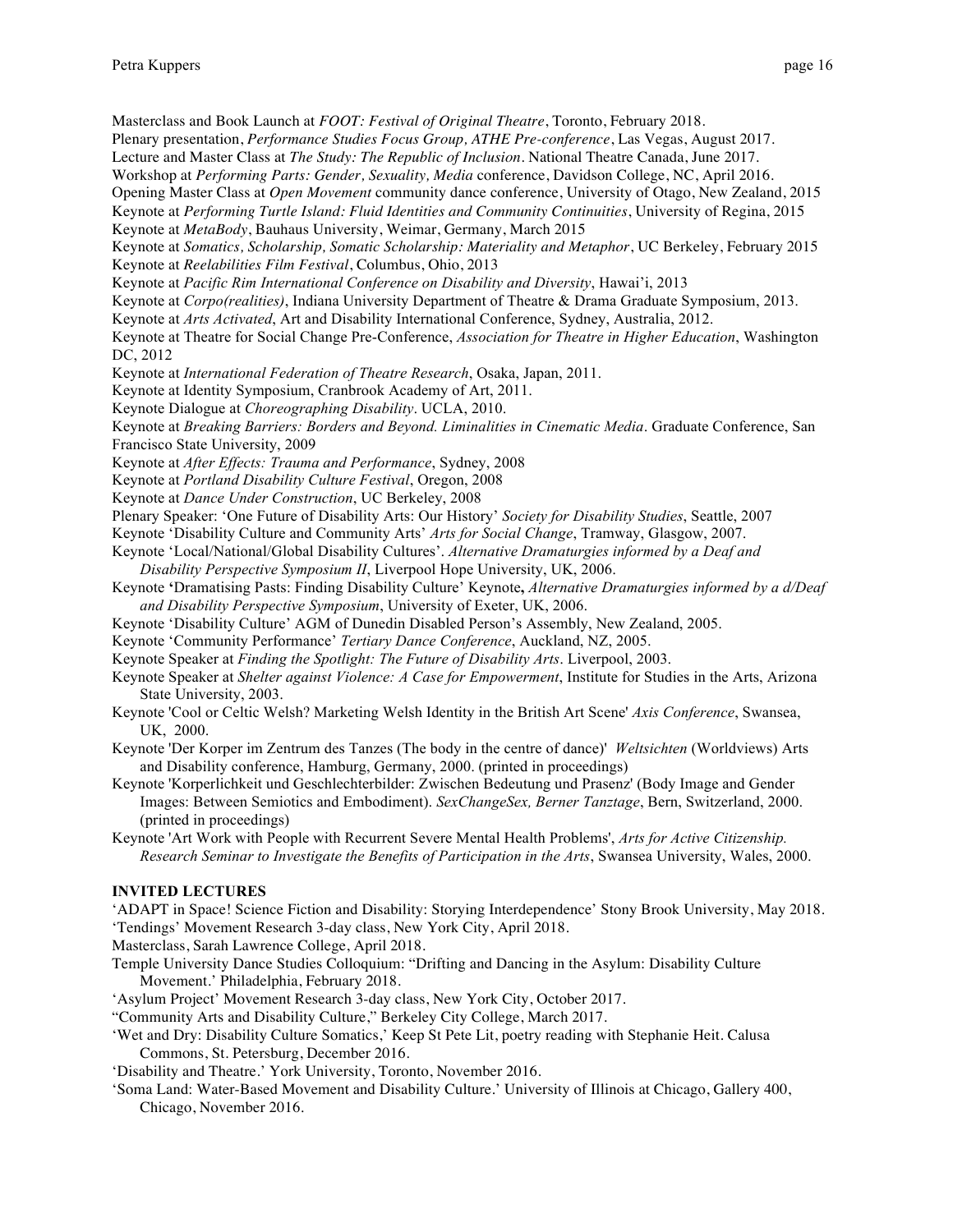'Disability as/in Artistic Practice' Colloquium, School of the Arts Institute Chicago, November 2016.

- 'Disability Culture Pedagogies: When Having Fun Together is Radical Practice." Bioethics Seminar, University of Pittsburgh, October 2016
- The Asylum Project: Open Forum Performance. Kunstakademiet Oslo, August 2016.
- The Inaugural Tobin Siebers Disability Arts and Culture lecture: 'Disability Arts and Culture: Collaboration and Improvisation.' Liverpool Hope University, July 2016.
- 'The Asylum Project' Asylums, Prisons and Total Institutions Class, University of Toledo, Ohio, Professor Liat Ben Moshe, 2016.
- 'The Asylum Project,' Gender, Sexuality, and Disability. Eastern Michigan University, Professor Beth Currans.

'Critical Discourse: Disability Arts,' Public Critique at ArtPrize Grand Rapids, 2015

- 'The Asylum Project.' Five Colleges Dance Department: Annual Dance Studies lecture at Amherst, workshop at Hampshire College, Northampton, MA, 2015.
- 'Disability Culture' Social Work Graduate Seminar, University of Regina, 2015.
- 'Embodiment and Universal Design.' Robert Imrie Architecture Research Group, Goldsmith College University of London, 2015
- 'The Olimpias: Arts-Based Research and Social Justice.' Grinnell College, 2015
- 'Critical Discourse: Disability Arts,' ArtPrize Grand Rapids, 2014
- 'Olimpias Disability Culture: Art/Life Performance Projects,' Regina University, Canada, 2014
- Invited Leader at Association for Theatre in Higher Education's TASC (Theatre for Social Change) Pre-Conference workshop, 2014
- 'Intersectional Disability Culture' Humanities Institute, Stonybrook University, 2014
- 'The Salamander Project' Senses of Care exhibition presentation, University of California San Diego, 2014
- 'Disability Arts/Disability Activism' Bay Area Social Movements class, University of California Berkeley, 2014
- 'Olimpias Practice' EcoArt Matters class, Laney College, Oakland, California, 2014
- 'Olimpias Practice' Artist as Citizen: Intro to Community-based Arts class, Berkeley City College, 2014
- 'Disability Culture: Experimental Social Practice,' Munroe Center for Social Inquiry, Pitzer College, 2014
- 'International Disability Culture' Presentation for TouchCompass Dance Company, Auckland, New Zealand, 2014

'Disability Culture Pedagogy,' University of Sydney Colloquium, 2014

- 'Olimpias Workshop' Canterbury University, New Zealand, 2014
- 'Community Poetics: Salamander' English Colloquium, University of Hawaii Manoa, 2014
- 'Community Arts: The Olimpias' JFK University, community arts graduate class, Oakland, California, 2014
- 'Pain and Pleasure: Durational Performance.' Discharge: No Pain No Gain. London, 2014.
- 'Poetics and Qualitative Research: Disability Culture Labor' Eastern Michigan University, 2013
- 'The Olimpias: Disability Culture Labor' Toledo University, 2013
- 'Disability Culture workshop,' University of Hawai'i at Manoa, 2013
- 'The Olimpias: Heart Athletes and Disability Culture,' Bodies of Work, Access Living, Chicago, 2013
- 'Disability Culture workshop' University of Illinois at Chicago, 2013
- 'Community Arts: The Olimpias,' JFK University, Oakland, 2013
- 'Anarcha and the Medical Plantation: Black Culture/Disability Culture,' Eastern Michigan University Women's History Month lecture, 2013
- 'Social Somatics: New Publics of Community Performance,' Brown University Graduate Colloquium, 2012
- 'The Olimpias: Collective Labor,' California College for the Arts, 2012
- Workshop on Disability Culture Pedagogy, University of Sydney, 2012
- 'Decolonizing Disability' Research Seminar, University of Sydney, 2012
- 'Social Somatics: Helping Dances' Wayne State University, 2012
- 'Somatic Politics: Community Dance.' Dance and Aging Conference, Freie Universiaet Berlin, 2012
- 'Poetry Communities.' The Shape of the I: Contemporary Subjectivities. University of Colorado, Boulder, 2012
- 'Cripple Poetics: Contemporary Disability Arts Practices' *Festival for the Moving Body*, SUNY Stonybrook, 2012
- Presenter at Dance Discourse Project #12 Shifting ground: examining the complex terrain at the intersection of dance and aging. Counterpulse. SF, 2012
- Residency at Bucknell College, PA (creation of a site-specific performance, pedagogy roundtable and lecture), 2011 Day-long workshop 'Somatic Divers and Community Arts' LEVIER, Montreal, 2011.
- Invited participant, "Dance as Intervention: (Re)inscribing the Body Through Movement" panel, Physically Integrated Dance Symposium, University of Washington, 2011.
- 'Social Somatics: Experimental Community Dance' Invited Lecture, American Dance Festival/Hollins University, 2011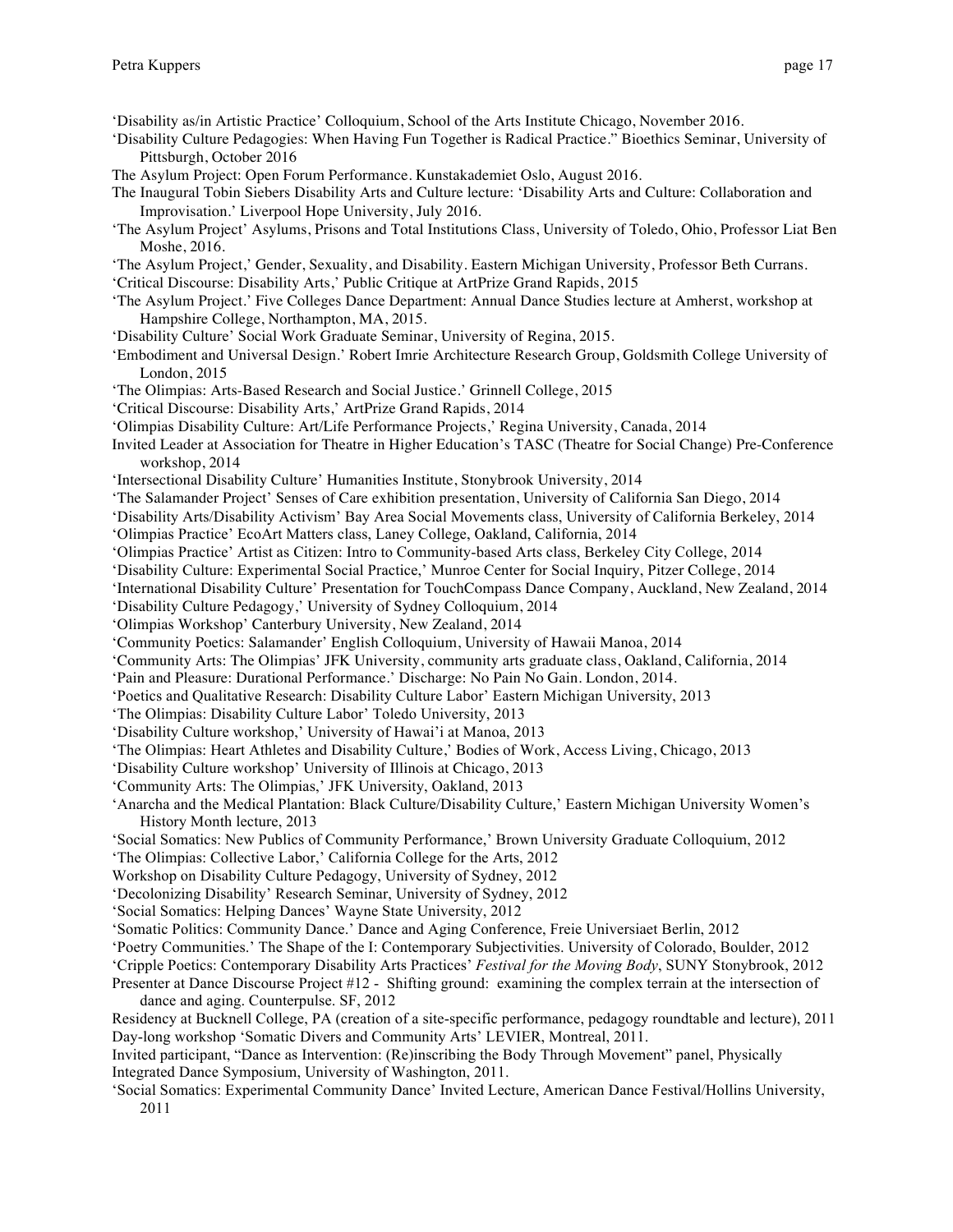'The Olimpias: Experimental Community Practices' Dancebyrn, Gothenburg, Sweden, Public Lecture, 2011

- 'Career Pathways: An Artist in the University' JFK University, 2011.
- 'Dance, Technology and the Circulations of the Social' Symposium, MIT, 2011
- 'Practice-Based Research: Community Arts' Donald Beasley Institute, University of Otago, NZ, 2010
- 'Landings: Practice-Based Research' Australian National University, 2010
- 'Choreo/Graphy' University of New South Wales, Sydney, 2010
- Residency at Queensland Technological University, Creative Arts Precinct, Brisbane, 2010, multiple talks and masterclasses
- 'Anarcha: Arts-Based Research' University of California Riverside, 2010
- Journey to the Holocaust Memorial in Berlin, Stanford University 2010
- 'Artist/Scholar Living Skills' JFK University, Oakland, 2010
- 'Experimental Community Arts' Pitzer College, California, 2010
- 'Experimental Disability Culture' University of Colorado at Boulder, 2010
- 'Experimental Community Arts' JFK University, Oakland, 2010
- 'Performance and Difference', UCLA disability studies/performance studies graduate class, 2010
- 'Community Arts Activism' California College of the Arts, 2009
- 'Cripple Poetics', York University/University of Toronto presentation, 2009
- 'Performing Disability Culture' manuscript workshop, York University, CA, 2009
- 'Olimpias Dance Practice' Summer School in Physically Integrated Dance, University of Washington, 2009
- 'Why Theatre' talk for University of Utrecht Theatre Department, 2009
- 'Butoh': Manuscript workshop with Dance doctoral studies, Freie Universitat, Berlin, 2009
- 'Butoh': Manuscript workshop with UC Berkeley Performance Studies Graduate Colloquium, 2009
- Invited Speaker ,'Disability and Sexuality' Conference, City College San Francisco, 2009
- Deleuze: Touch and Performance' The Post-Structuralist Theory Machine, Modern Literature Department, Stanford University, 2009
- Alternative Knowledge Production in the Academy, Performance and Practice Study Cluster, University of California, Davis, 2009
- 'The Olimpias: Performance, Media, Collaboration and Oracular Practice' Research Seminar, La Trobe University, Melbourne, 2008
- Invited speaker in Disability, Democracy, Media & Listening workshop, University of New South Wales, 2008 'Olimpias Performance' Research Seminar, University of New South Wales, 2008
- 'The Olimpias: Performance and Disability' Graduate Seminar, Disability Studies, University of Hawaii Manoa, 2008
- 'Touching Time' Disability Studies Graduate Seminar, UC Berkeley, 2008
- 'The Anarcha Project' Public lecture and workshop, Miami University, Ohio, 2008
- 'The Anarcha Project' Southwestern University, 2008
- 'Acting Out: A Workshop on Bodies, Words, Myths, and Performance' Invited Workshop, *Modern Languages Association*, Chicago, 2007
- 'The Anarcha Project' Berkeley Disability and Ethnicity Seminar, 2007
- 'The Anarcha Project', Afro-American Studies Center, University of Texas, Austin, 2007.
- 'Fractured Stories, Hidden Lives: Community Arts' Public Lecture, University of Indiana, 2007.
- 'Re-Visioning Health: Reclaiming Agency Through Art Practice' Workshop Leader at *Against Health: Resisting the Invisible Morality Conference*, University of Michigan, 2006.
- 'Contemporary Perspectives in Community Arts', Lecture, Humboldt State University, California, 2006.
- 'The Olimpias: Approaches to Disability Culture', Lecture, College of Education, University of Otago, New Zealand, 2005.
- 'Disability Culture: Difference and Resistance'. Research Seminar, Anthropology Department, University of Otago, New Zealand, 2005.
- 'Disability Culture' Lecture, Griffith University, Brisbane, Australia, 2005.
- 'Victim Debates: Disability Pride', Lecture at University of New Mexico, Albuquerque, 2005.
- 'Trauma and Performance', Muhlenberg College Research Seminar in Performance Studies, 2005.
- 'Disability and Contemporary Performance', UC Santa Barbara, 2004 (public talk, research seminar, and class visits, with Carrie Sandahl)
- 'Aesthetic Access' Engrenage Noir, Montreal, 2004 (public talk in a community arts framework)
- 'Beauty and Disability' Brown University, 2004 (Women's History month public speaker series)
- 'Disability Performance Histories' University of Illinois at Chicago, 2004 (research seminar)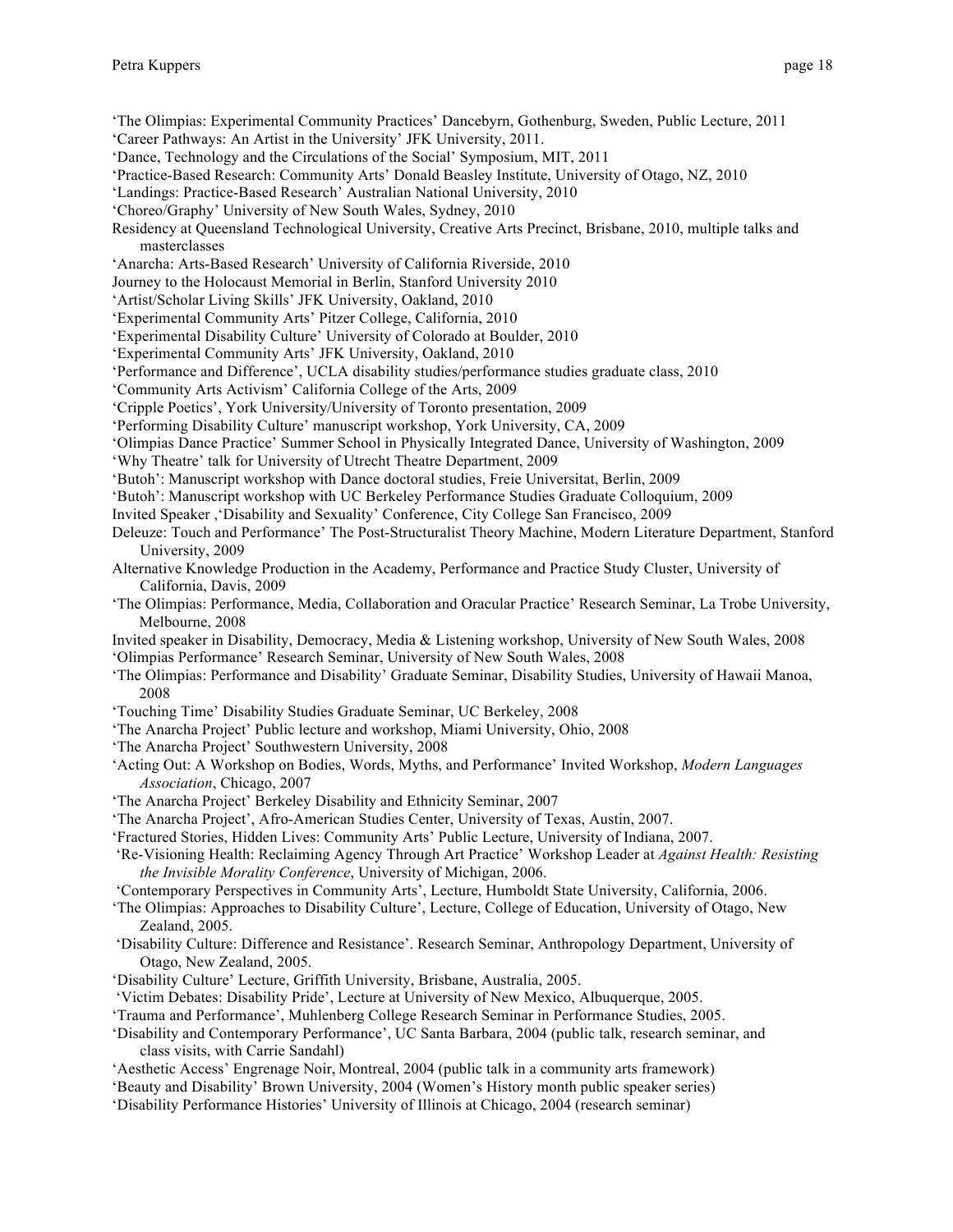'Cervixes: Specular Viewing' Pembroke Seminar, Brown University, 2004 (research seminar)

'Disability and Dance: Difference, Embodiment and Community', public talk, Washington University, Bothell, 2004

1st German *Summer University in Disability Studies*. Leader: Disability Arts week-long seminar, Bremen University, 2003.

Invited Speaker at Pembroke Seminar Roundtable, Brown University, 2003.

Invited Speaker at the Francis Wayland Collegium for Liberal Learning, Brown University, 2003.

'Disability and Performance' Research Seminar, Brunel University, UK, 2002.

'Moving Stillness, Hollow Places: Lingering over Video Practice', invited speaker on *Still Art in Motion* symposium, *International Association for Philosophy and Literature: Intermedialities*, Rotterdam, Netherlands, 2002.

'The Promise of Play' panel, Boston Center for Social Therapy, Boston, 2002.

'Dance and Disability', lecture and workshop, Ohio State University, 2001.

'Move the Earth with Stories', Keynote at *Mind Cymru Annual Conference*, Llandrindod Wells, 2001.

'Phenomenology and Performance: New Media', Invited Talk, Centre for Interdisciplinary Research in

European/Post-colonial Cultures: Film/Performance Research Cluster, University of Manchester, 2001.

'Counternarratives: Performances of Disability', University of Illinois at Chicago, 2001.

'Performing Difference?' Workshop, *Equal Opportunities*, Shropshire, UK, 2000.

'Thinking Outside the Box: Accessible Arts Education' Public Talk, Lock Haven University, PA, 2000

'Opening Up or Closing Down? New Media and Participatory Arts' Invited Talk at *ReMote: Technology and Creativity in Wales*, Lampeter, UK, 2000.

'Training Issues and Disabled Performers.' *Access Denied? Disability Arts* Conference. London, UK, 1999.

'Video and Movement: Encounters and their Documents.' Invited Presentation at *Ways of Knowing Dance Conference*. Northampton, UK, 1999.

'Presence and Spatiality: Film, Filmdance, Dance.' *Research Seminar*, Chichester Institute, UK, 1998. 'Reception Theory and the Horror Film' Leader of *Filmseminar*, Wolfenbüttel, Germany, 1996.

#### **SERVICE/University of Michigan Presentations (selection)**

Roundtable contribution on Olimpias Art Practice, '*Stalled*' Diversity and Architecture symposium, University of Michigan, February 2018

Guest speaker at *Interrogating and Applying Critical Intersectionality: Cross Disciplinary Conversations on History, Epistemology, Methodology, and Application*, November 2017.

Collaborative Feminism. A Roundtable. The Border Collective, April 2016

Faculty Forum, English Department, March 2016

'The Asylum Project: A Workshop' Art and Design Graduate Seminar, November 2015.

'Disability Culture: Coalition, Engagement, Play' Speaker at Tobin Siebers memorial session, Institute for the Humanities, April 2014

Dance Department MFA Research in Action class: Asylum. A Deleuzoguattarian Performance, March 2014

Panel speaker, Public Scholars, American Culture Interest Group, October 2014

Presentation for Global Scholars Undergraduate Collective, October 2014

International Engagement panel speaker, Center for World Performance Studies, September 2014

Guest workshop for Deleuze Study Group, November 2013

Guest visit in Julian Levinson's Pedagogy class for English graduate students, October 2013

Guest visit in Joyojeet Pal's class, School of Information: on accessible technology and art practice, September 2013

Guest visit in Maria Cotera Introduction to Women's Studies lecture, March 2013

Guest visit in David Mitchell's Disability Studies class, February 2013

Guest visit in Angela Kane's MFA Dance studies seminar, March 2012, March 2013

Guest visit in Clare Croft's research in action graduate dance studies seminar, October 2012

Guest visit in Melanie Yergeau's Disability Studies seminar, March 2012 and October 2012

Guest visit in Jamie Jones's Freshmen Writing seminar, February 2012

Research in Action colloquium, Dance Department, November 2011

Guest speaker in Research in Action Dance Studies graduate seminar, November 2011

Guest visit in Khaled Mattawa's undergraduate poetry workshop, February 2011

Guest visit in Angela Kane's MFA Dance Studies seminar, November 2009

Guest visit in Amy Carroll's Performance Studies in the Americas graduate class, November 2009

Guest visit in Jonathan Metzl's Introduction to Women's Studies lecture, October 2009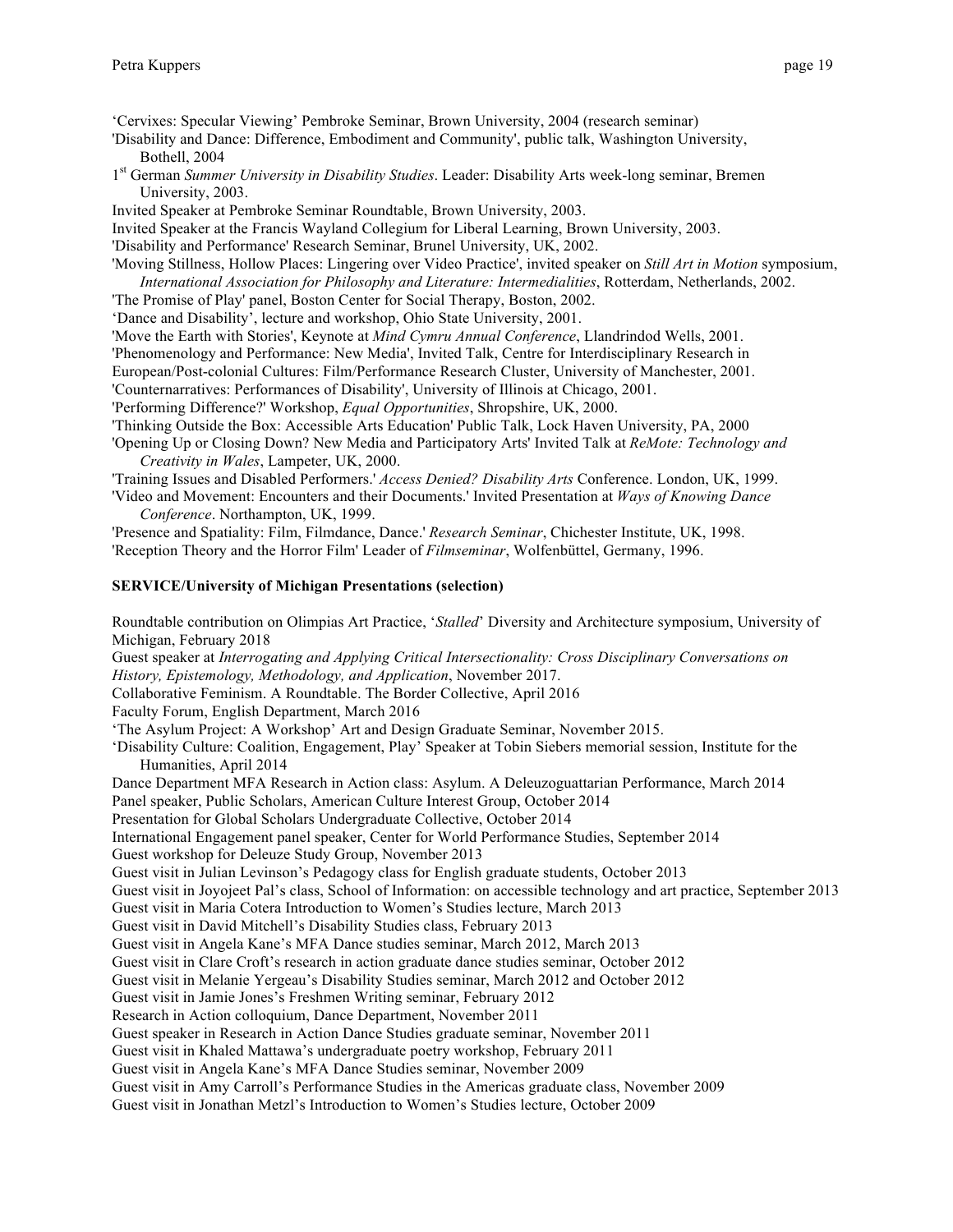Guest visit in Holly Hughes' Performance Arts class, October 2009

Arts and Bodies performance, Cripple Poetics, Duderstadt Video Performance Studio, October 2009

Guest visit in Social and Cultural Methods in Research in Health and Health Care, Carla Keirns, February 2008 Guest visit in Feminist Methodologies class, February 2008

Guest visit in Poetry and Mythology class, Yopie Prins, November 2007

'Community Performance' Arts for Citizenship Breakfast, November 2007

'What happened to Disability Studies', Brown Bag lecture, Institute for the Humanities, October 2007 Performance Studies Roundtable, September 2007

'Tiresian Journeys' Poetry and Poetics Interest Group, September 2007

Guest visit in Susan Najita's 'Cross-Cultural Trauma Studies' graduate class, 2007

'The Anarcha Project', Future of Minority Studies Research Seminar, University of Michigan, March 2007.

'Memory and Performance in the Asylum: Community Performance in New Zealand' Drama Research Group, University of Michigan, February 2007.

'Community Performance' Presentation to English Staff meeting, University of Michigan, 2006

## **CONFERENCE ROLES**

Adjudicator, Canadian Disability Studies Association Annual Conference, 2017.

Invited Seminar Organizer, University of Buffalo, Poetics (The Next) 25 years conference: "Somatics/Illness/Disability", 2016

- Symposium Organizer, Disability/Culture: New Grounds, 2015, University of Michigan
- Conference Committee, Society for Disability Studies National Conference, Denver, 2012; Orlando, 2013; Minneapolis 2014

Symposium Organizer, Native Women Language Speakers, 2013, University of Michigan

Conference Committee, Queer Dance/Congress on Dance Research, UM, 2012

Symposium Organizer, Disability/Culture, 2012, University of Michigan

Conference Committee, DanceLab, The Garage, San Francisco, July 2011

Festival Programming Committee, West Coast Contact Improvisation Festival, June 2011

Conference Committee, Society for Disability Studies Conference, San Jose, June 2011

Shift Organizer (three sessions), Experimental Community Performance, Performance Studies international, Utrecht, Netherlands, May 2011

Symposium Organizer, Movement, Somatics and Writing. North Campus, University of Michigan, February 2011.

Panel Organizer, 'Film, Theatre, Performance and Disability in the 21<sup>st</sup> Century' Modern Languages Association, Los Angeles, January 2011

Reviewer, Disability Studies Caucus, National Communication Association, 2010

Think-Tank Chair, Eco-Performance, as part of *Earth Matters, Eco-Drama Festival*, University of Oregon, Eugene, May 2009

Co-Conference Chair, *Society for Disability Studies Conference*, 2008.

Symposium Chair, *Touching Time*, 2008.

Special Topics Session Organizer, 'Poetic Form and Disability', *Modern Languages Association*, December 2007.

Panel Organizer, 'Pain, Poetics and Performance', *Performance Studies international*, New York City, November 2007.

Co-Conference Chair, *Society for Disability Studies Conference*, Seattle, June 2007.

Conference Organizer *Sedimentations: An Art Culture Nature Conference*, Charlestown, Rhode Island, May 2007. Conference Organizer, *The Anarcha Performative Research Symposium*, University of Michigan, April 2007.

'Breaking the Horse: Pegasus and Disability' panel respondent, *Associated Writers and Writing Programs Convention*, Atlanta, February 2007.

Session Organizer 'Pain and Disability', *Modern Language Association*, Philadelphia, 2006.

Respondent, 'AIDS and Performance' panel, *National Communication Association*, San Antonio, 2006.

- 'Community Performance', Strand Organizer, *Performance Studies international* 2006, London.
- 'Community Performance'. Strand Organizer, *Performance Studies international* 2005, Providence, 2005.
- Session Organizer (with Tammy Berberi) 'Get Down. Disability, Depression, Difference', *Modern Language Association,* Philadelphia, 2004.

Session Organizer (with Ann Millett) 'Visible Fantasies', *Society for Literature and Science*. Durham, 2004. Organizer of *Community/Performance*, international conference on community arts. Bryant University. 2004. Session Organizer of 'Performing Medicine: Art and Medical Science in the Contemporary Imagination' at the

*Society for Disability Studies Annual Meeting*, 2003.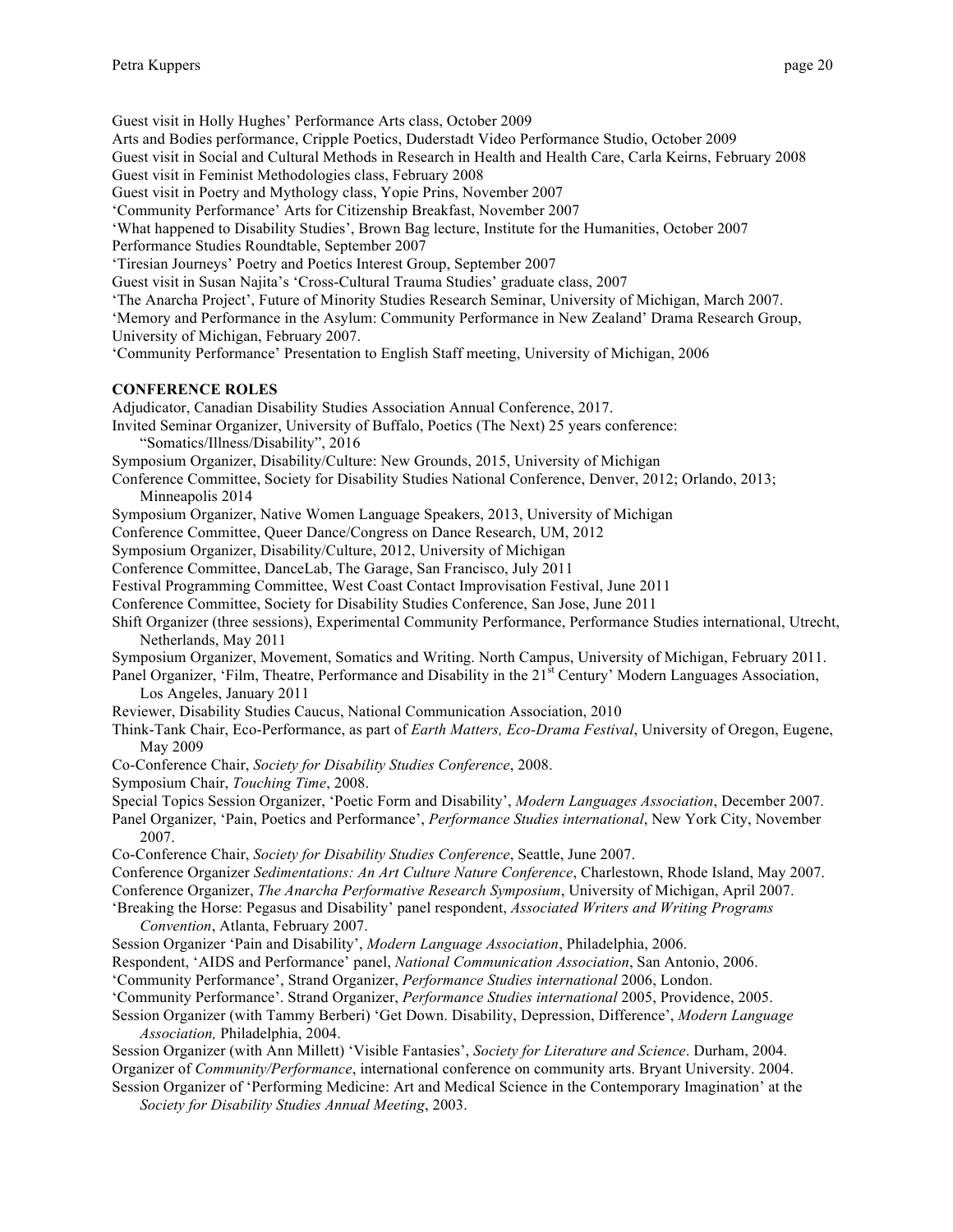Session Organizer 'Performance and Trauma', *Narratives of Disease, Disability and Trauma Conference*, Vancouver, CA, 2002.

Session Organizer 'At the Scene of ... Disability and Performance' *Performance Studies international*, NYC, 2002.

Organizer of *Intensities: Praxis and the Body. A Symposium on Practice-based Research.* An International Conference, Manchester Metropolitan University, 2001.

Special Topics Session Coordinator 'Performing Postmodern Bodies: Metaphor, Film and Physical Difference', *MLA*, New Orleans, 2001.

Session Organizer 'Translating Difference: Performance and Disability', *Performance Studies international*, Mainz, Germany, 2001.

Session Organizer 'Disability and Performance', *Performance Studies international*, Aberystwyth, Wales, 1999.

# **Artistic Productions**

#### **Directing: Performance, Physical Theatre, Choreography, Interarts, Live Art**

For a recent documentary about The Olimpias working practices, see this 8 mins PBS/Detroit Performs segment: http://video.dptv.org/video/2365737793/ (PBS, 2016)

**Co-Curation: Turtle Disco.** Community Somatic Writing Space, Ypsilanti, with Stephanie Heit, since 2017. **Tendings** (with Stephanie Heit). Writing/Somatics/Performance workshop series (California, Florida, New York, Michigan, 2017; The Republic of Inclusion, Ottawa, 2017, Movement Research April 2018).

**Asylum** (with Stephanie Heit). Dance/Somatic Engagement/Writing. University of Michigan (March/April/May 2015), Somatechnics, Tucson, Arizona (April 2015), London, Goldsmith College (July 2015), Five Colleges Consortium Dance Department (October 2015), Davidson College (April 2016), Eastern Michigan University (February 2016), University of Toledo (February 2016), ArtPrize Grand Rapids (October 2016), Oslo, Norway (September 2016), Movement Research/NYC (September 2017), Festival of Original Theatre, Toronto (Feb 2018) **Chair.** Installation/Live Art. Part of installation events in abandoned factory sites in Oakland, California, and Detroit, Michigan, 2014.

**Salamander.** Participatory intimate performance events, pools, lakes, rivers, oceans, throughout 2013/2014. Berkeley, Stanford, Dexter, Barcelona, Frankfurt, Port Townsend, Columbus, Dallas, New York City, Gothenburg, Hawaii, Christchurch NZ, New South Wales, Australia.

**Helping Dances.** Participatory Performance, parks, outdoor public spaces, throughout 2012/2013. Washington, D.C.; Honolulu, Hawaii; Washington State; Michigan; California.

**WEFT**. Participatory Performance/Social Somatic. San Francisco Art Institute, 2011; Laney College, Goddard College, University of Michigan, Portland State University, UC Santa Cruz 2012, Eastern Michigan University, 2012. Sample Review: http://jacket2.org/commentary/textile-labor-buildings-lesson-plans-evoked-epigenetics **Spherical**. Soundart/poetry/performance project. 2011/2012.

**Bare Bones Butoh**. Member of Collective, about three performances a year, 2009-2012.

**Journey to the Holocaust Memorial in Berlin**. Performance score, initially developed at Holocaust Memorial, Berlin. First sharing at Geographical Assemblage: Mythological Landscapes of the Body, Subterranean Arthouse, November 2009. Other performances: February 2010, Michigan, March 2010: Berkeley, June 2010: Stanford, August 2010: Madrona MindBody Institute, Port Townsend, Washington, October 2010, Brisbane, October 2010, Canberra; University of Michigan February 2011; Performance Studies international, Utrecht, NL, May 2011; Gotenburg LGBTQ festival, Sweden, June 2011; Society for Disability Studies conference, San Jose, June 2011, Montreal/Levier, September 2011.

**Burning**. Participatory Happening/butoh, 2008/9/10. Performances as part of Bare Bones Butoh (August 2008, San Francisco) and Moment's Notice (August 2008, Berkeley), workshops in Melbourne and Adelaide, Australia (Oct/Nov 2008), opening performance at Earth Matters on Stage Festival, Oregon, 2009, 'The Metaphor' miniperformance at the DeYoung Museum, San Francisco, 2009, International Community Arts Festival, Rotterdam, 2009, month-long workshop and performance installation at Subterranean Arthouse, Berkeley, July 2009, presentation as part of 50 Years of Butoh Festival, Bay Area, October 2009.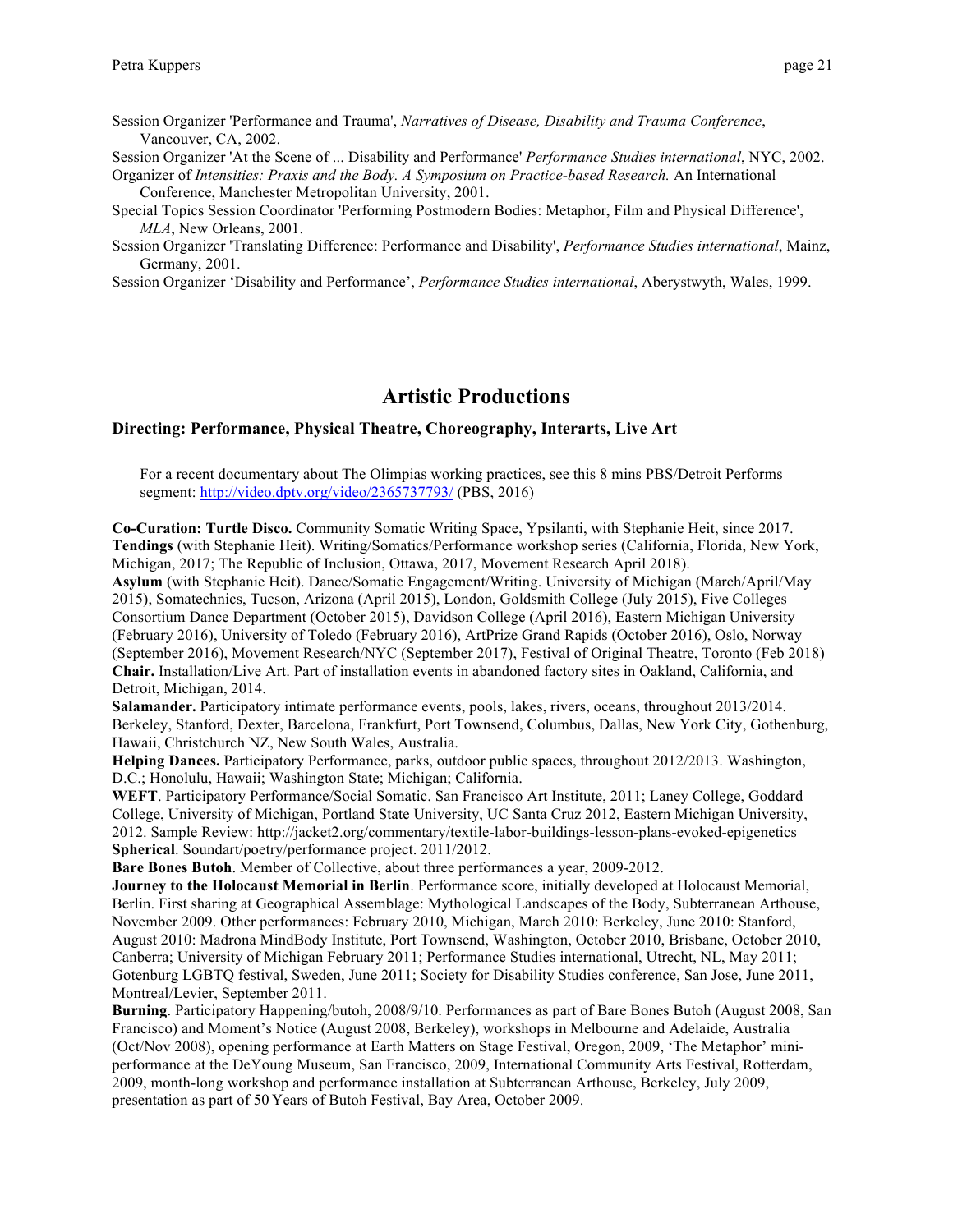**Cripple Poetics**. Poetry/Dance/Participatory Happening. 2008/9/10. Center for Contemporary Art, Glasgow, 2009, Duderstadt/University of Michigan as part of Arts and Bodies, Oct. 2009, York University, September 2009, Poetics Center, Adelaide, November 2008, California State University San Marcos, December 2010.

**Alchemy**. Dance/Poetry project. Studio workshop at the Telematics Laboratory, UC Berkeley. Performance at University of Michigan, April 2008, Malonga Casquelourd Center for the Arts, Oakland, California, April 2008, Bare Bones Butoh, San Francisco, May 2008, Portland Disability Arts and Culture Festival, May 2008.

**The Tiresias Project.** Photography/Performance/Poetry project. Photo shoots in Michigan, April and May 2007, Rhode Island, May 2007, Berkeley, CA, July 2007, Marin County, CA, August 2007. Grants from the Duderstadt Center, Contexts for Classics/Comparative Literature University of Michigan, Rackham Graduate School, Ginsberg Institute for community collaboration with the Center for Independent Living. Community Performance: February 2008.

**The Anarcha Project.** Dance/Theatre/Poetry/Community Arts project. Montgomery, Alabama (May 06), Ann Arbor (November/December 06), Davidson College, North Carolina (February 07), University of California, Berkeley (March 07), Ann Arbor Research Symposium (April 07), University of Washington, Seattle (May 07) University of Miami, Ohio (February 08), and many talks since

**Purgatory Possible Projects**. A Sound Art/Book Art Installation on sci-art practices. National Communication Association, San Antonio, Texas, November 2006, Sedimentations: Art Culture Nature conference, May 2007, Arts and Minds, Ann Arbor, October 2009.

**Coastal Mapping.** Multi-Strand community dance project, Otago, New Zealand, 2005. Included weekly sessions at the Otago Community Hospice, weekly 'dance with a difference' workshops with people who experience pain or live with cancer, movement-story exchanges at the Public Library, dance installations at the University Library, performance workshops at the Truby King Reserve/Seacliff Grounds, open dance sessions at the Blueskin Bay community hall, workshop at the Otakou marae, and final sharing event at the Dunedin Public Art Gallery.

**Death Poem Rising**, site-specific performance created as part of a community outreach program for an Eiko and Koma performance. Guest Artist, University of New Mexico, Albuquerque, 2005.

**Scar Tissue: A Body of Work**. Community Arts Project combining sculptural approaches, movement, poetry and photography, Rhode Island, 2005.

**A Bare Bone Tune.** Dance/Poetry Performance devised with Kanta Kochhar-Lindgren, Women's Performance Art Festival, Chicago, October 2004 (also performed as outdoor park performance for students and faculty of the UIC disability studies graduate program)

**Siren.** Site-specific Dance Performance as part of the Newport Sculpture Festival, Easton Beach, September 2004. **Tracks**. Movement/Poetry/Performance/Photography exploration of Disability Culture. Various rural sites in Rhode Island, throughout 2004.

**Sirens.** Devised Dance Performance Installation created with the NYU Center for Advanced Technologies, the SMARTlab and North West Disability Arts Forum, Liverpool Institute of Performing Arts, 2003

**Body Provisional**. Dance Performance devised with Sophia Lycouris. Perishable Theatre, Providence and Arthur's Dress Shop, New York City, 2002.

**Touch** (installation) Body/Machine Festival, Toronto, 2001

**Move the Earth with Stories** (storytelling/drama work) Site-specific work in Wales, UK, 2001/2002.

**Landscaping** (performance/installation/research residency) Chisenhale Dance Space, London, 2001

**Body Spaces** (3 site-specific performance installations, community residency with young disabled people) Contact Theatre, Manchester Royal Infirmary Outpatients Lounge, Contact Car Park, Manchester, 2000, a Digital Summer Commission.

**Framing [Body Spaces]** New installation as part of Digital Arts and Culture, Brown University, April 2001.

**Dickie and Di** (street theatre) Leicester, 2000

**WaterSkins** (community dance performance) Chapter Arts Centre, Cardiff, 2000

**Falling Fire** (community choreography) Pontardarwe Arts Centre, 2000

**Traces** (dance video installation)

Reviews: The Planet, Danceability etc.

**Installation History (selection)**

Performing the World, Montauk, October 2001

6th International Conference on Art and Lifelong Learning Showcase, London, 2001

Ecology and Performance Installation Village, Lancaster University, 2000

Art and Disability Conference, Germany, 2000

Performance and Liminality Conference, Brunel University, 2000

Pontardawe Arts Centre, 2000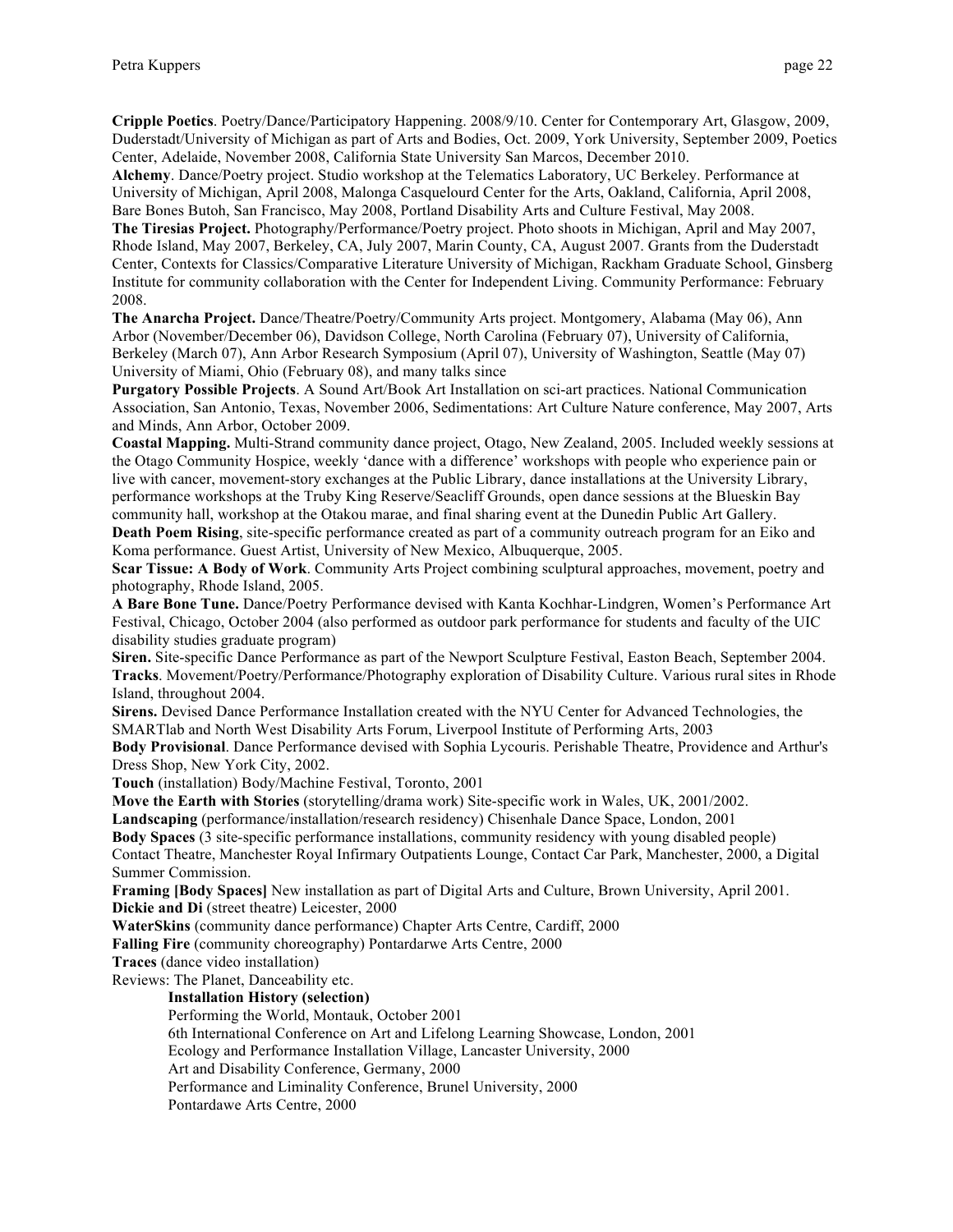Taliesin Arts Centre, Swansea, 2000 Community Dance Conference, Nottingham, 1999 University of Surrey, 1999

**Encounter with Language** (solo devised theatre performance) Drillhall, Aberwystwyth, 1998 **Jonah** (community dance) Builth Wells Community Hall, 1998 **Mabuse** (physical theatre project, with students) Swansea Institute, 1995 **Vampyra** (multimedia dance theatre) Warwick University, 1992 **Thetis** (multimedia dance theatre) Disused Chapel, Cologne, 1991 **Beckett Material** (theatre) Studiobuhne Studio, Cologne 1991 **Frankenstein** (physical theatre) Studiobuhne Main Stage, Cologne, 1991 **Frankenstein Project** (physical theatre) Studiobuhne Studio, Cologne, 1990 **Woyzeck: An Opera for Voice, Double Bass and Percussions** (performed in German) Warwick University, 1989

## **Directing for Camera (with selected screening histories)**

**PearlStitch**. Videopoem, 2016. https://www.youtube.com/watch?v=Ujqqvz0YNOs. premiere at Winter Solstice exhibition: NOVE SED NON NOVA (Oslo, Norway, 2016) **Madweziibing – Music Rivering: Native Women Language Keepers.** Videopoem, 2013, http://www.youtube.com/watch?v=vKHtaHYQ5CQ (presented at multiple Indigenous Studies conferences) **A Radiant Approaching** (videopoem, 2013, http://www.youtube.com/watch?v=WihPJuFaBNg) **Neil Marcus' Special Effects** (videopoem, 2013, http://www.youtube.com/watch?v=jix-mY-W2d4) **Disability/Culture: Research in Motion** (disability culture documentary, 2012, http://www.youtube.com/watch?v=AI77zqrAvoo) **Journey to the Holocaust Memorial in Berlin** (video performance, http://www.youtube.com/watch?v=no-ZohJxWZE), 2011 Bosifest, Belgrade, 2012, many other poetry and performance film festivals **Cripple Poetics** (video poem, with footage of performance experiments at the Telematics Laboratory at UC Berkeley, http://www.youtube.com/watch?v=IaDaTcw7qsk), 2010 Bosifest Competition, 2012 Wide Angle Media Vancouver Festival, 2012 Abilityfest, India, 20122 IndieFlix/ Ellensburg Film Festival, 2011 **water burns sun** (butoh videodance, http://www.youtube.com/watch?v=sMvaf6I\_A4U2009) The Other Festival, Australia, 2010 San Franscisco Art Institute (March 2009) Finnish National Gallery (1<sup>st</sup> Prize, International Disability Film Festival), April 2009 Dance on Camera/American Dance Festival International Dance Video and Film Festival, July 2009 Society for Dance History Scholars Film Dance screening, Stanford University, June 2009 West Coast Contact Improvisation Festival, Berkeley, curated performance, June 2009 Reel Life Film Festival, Detroit, 2009 Aarhus Festival, Denmark, 2009 Focus Film Festival, Chico, California (1<sup>st</sup> prize experimental category), October 2009 Different from What? Film Festival, University of Arizona, January 2010 VideoDanza Festival, Buenos Aires, September 2010 Present Difference Conference at Manchester Metropolitan University, UK, 2010. The Other Film Festival, Melbourne, Australia, 2010. Danca em Foco Festival, Brazil, 2010. Sans Souci Festival of Dance Cinema, USA, 2010. Ellensburg Film Festival, USA, 2010 **Tiresias** (video/poetry dance, 2007, http://www.youtube.com/watch?v=1So2bx-OK4g) Extravagant Bodies, Zagreb, 2007 American Studies Association Conference, 2007 London Disability Film Festival, 2008 Split This Rock Poetry Festival, Washington 2008 Superfest, 2008 (Pamela K. Walker Award) West Coast Contact Festival, Berkeley, 2008 Zebra Poetry Festival, Berlin, 2008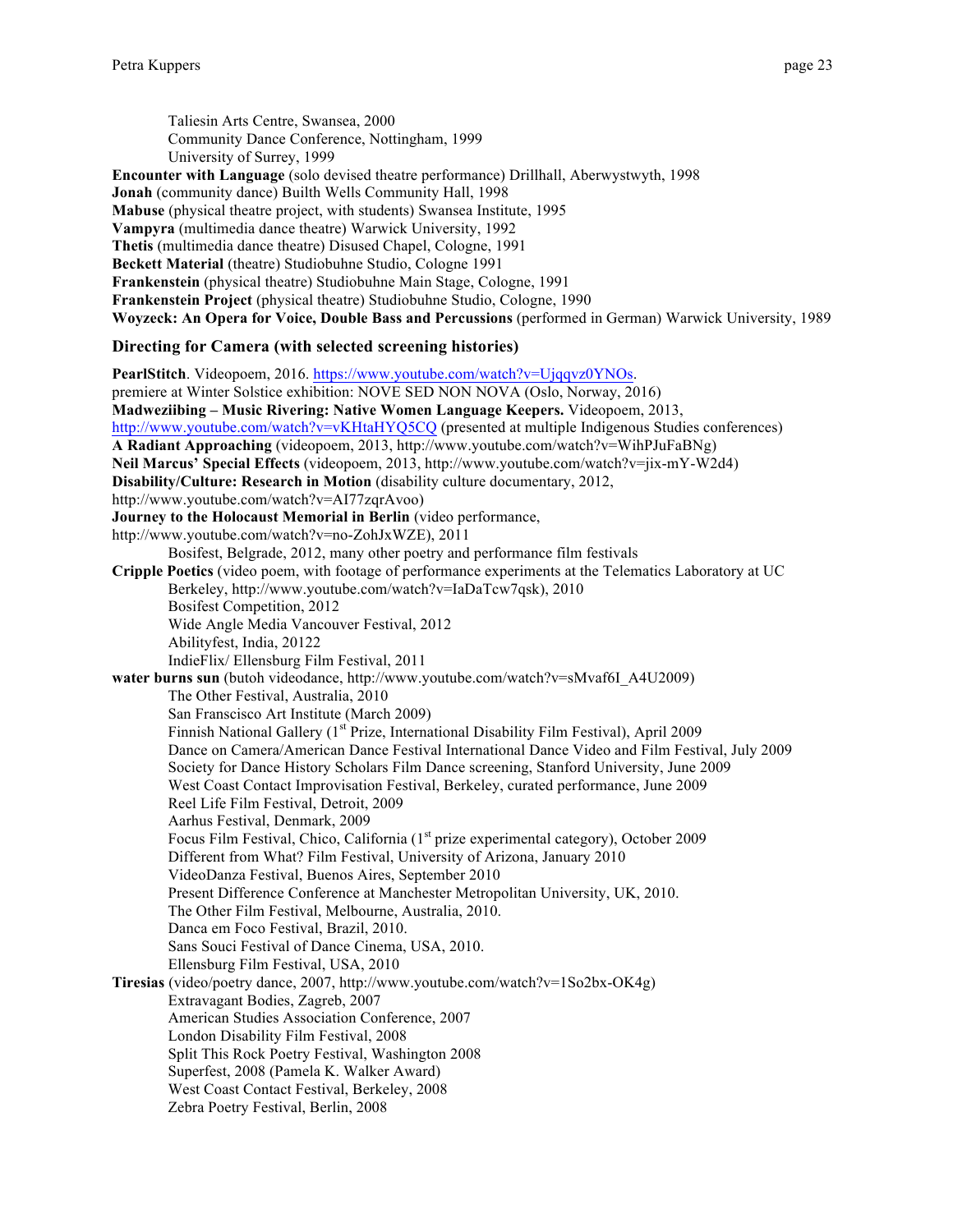**Disabled Lilacs** (video/audio poem, http://www.youtube.com/watch?v=GCU1MHyRFC4) 2007 An Olimpias Disability Culture Project created for web-access, on. A Collaboration between Lakshmi Fjord (audiodescription), Petra Kuppers (poetry), Neil Marcus (audio improvisation), Lisa Steichmann (photography), Sadie Wilcox (video) **Scar Tissue** (community video-poem, 2005) Sarah Doyle Gallery, Rhode Island, USA, May 2005 Griffith University, Australia, August 2005 University of Otago, New Zealand, October 2005 **Sleeping Giants** (videopoem created in collaboration with Swansea University Continuing Education Department, Ystradgynlais Welfare Hall and Ystradgynlais Mental Health Self-Help Group, 2002) Screening History includes: Boston Disability Fair, September 2002 Wayland Collegium, Brown University, 2003 London Disability Film Festival, 2003 **Landscaping** (performance video, 2001) Screening History: Arts Television Access, San Francisco, 2001 **Touch** (dance video, with Raphaella Hill, 2001) Screening History: MOMA Oxford/Oxford Film and Video Makers, 2001 Arts Television Access, San Francisco, 2001 London Disability Film Festival, 2002 Queer Disability Video Program, Oakland, 2002 **Earth Stories** (videopoem, Mind production, July 2001) Screening History includes: numerous presentations at Mental Health organizations and Health Promotion events, UK Women's Health Promotion event Ystradgynlais, July 2001 Ystralafera Festival, July 2001 National Think Positive Fair, Mental Health Awareness Week UK, October 2001 Picture This... Disability Film Festival, Calgary, Canada, October 2001 Artists Television Access, San Francisco, October 2001 Global Visions Film Festival, Edmonton, CA, November 2001 London Disability Film Festival, 2002 Poetry Therapy Screening, Denver, CO, 2002 University of Illinois at Chicago, Disability Arts Screening, 2004 **From Point to Point** (performance video, co-production with Sophia Lycouris/kunstwerk-blend) Chisenhale, London, 2001 Screening History: Ledled Festival, Cardiff, March 2001 **Geometries** (dancevideo, 2000) Screening History: ComArts, Manchester, UK, 2000 Women and Disability Festival, Hawaii, US, 2000 E-Phos Body Art Festival, Greece, 2001 Dance Film Forum, Chisenhale London, UK, 2001 3rd International Disability Film Festival, Lux Cinema, London, UK, 2001 Rhode Island International Film Festival, Providence, US, 2001 Artists Television Access, SF, 2001 broadcast on PBS Brooklyn, New York, 2001 Kinofilm International Short Film Festival, Manchester, UK, 2001 GAGA Disability Arts Film Festival, Berlin, Germany, 2001 showcased on Arts Council of England Website International Festival of Cinema and Technology, Toronto, CA, 2002 **Fight** (movement director for gallery installation video) Toynbee Studios, London, 1999 and Diorama, London, 2001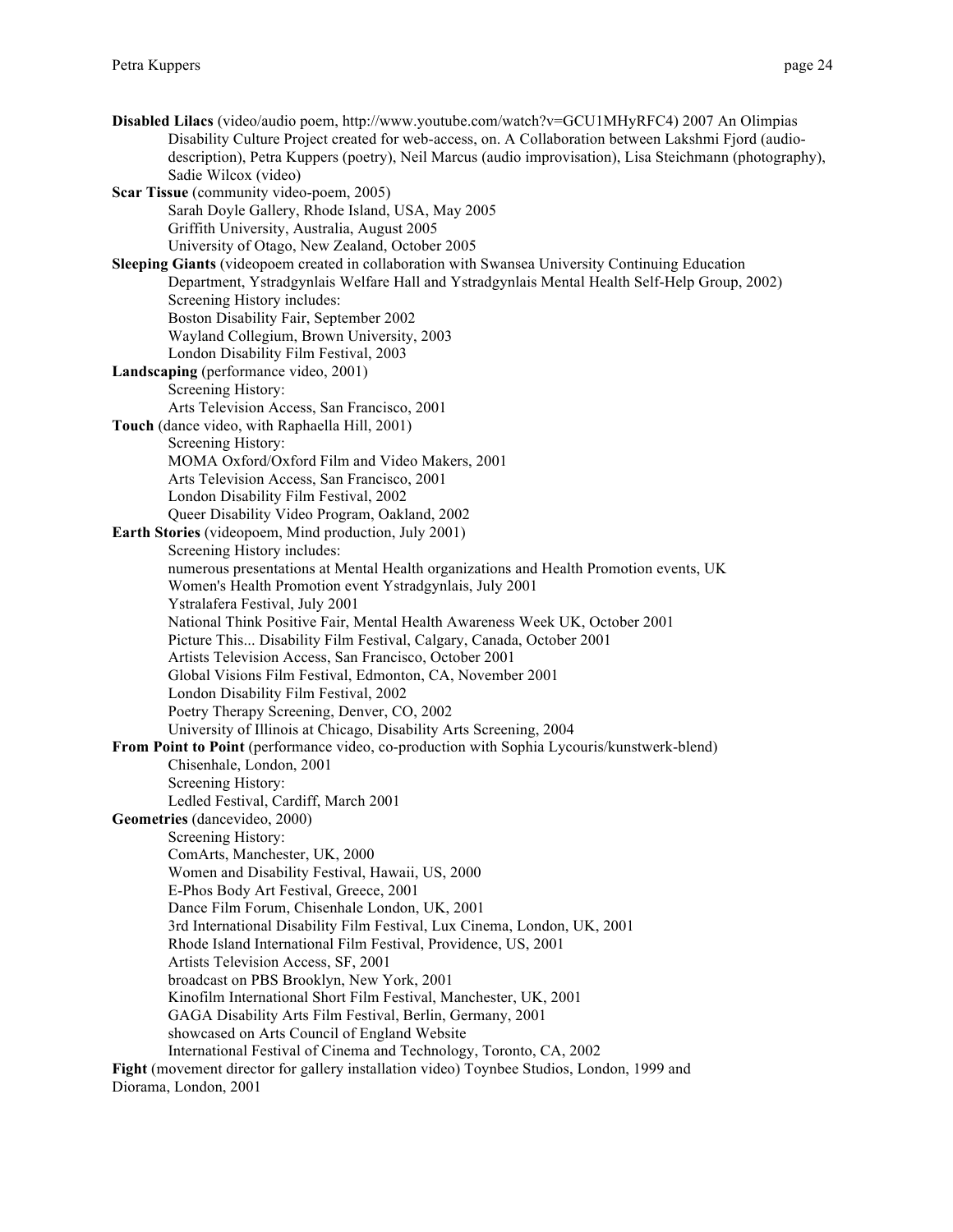## **Other New Media Productions**

**Embodied Poetics DVD** (includes Journey to the Holocaust Memorial in Berlin, Cripple Poetics and water burns sun), 2011

**The Anarcha Project DVD** (includes Performative Lecture by collaborating artists, workshop performances by symposium participants), 2008

**Myths, Bodies and Disability Culture: Tiresias and Coastal Mappings DVD**, 2008

**The Tracks Project/Scar Tissue DVD** (includes documentary on The Olimpias practice created by Agniezca Woznicka, RISD, community videopoem and digital photography slideshow) 2005

**Sleeping Giants CD ROM**, arts-educational tool about participatory art processes in mental health settings, 2003 Workshop and Presentation Tour included Arizona State University, Inclusive Dance Festival, Cardiff, UK, Effecting Change Conference, LIPA, Liverpool, UK, Dublin, Ireland, presentation at the London Disability Film Festival, etc.

**Dragons DACE** (community production, creative writing, photography, website) 2002 **Dragons Ystradgynlais** (community production, creative writing, photography, website) 2002

## **Visual Art: Exhibitions**

**Salamander**, in *Process and Presence: Contemporary Disability Sculpture. Meijer Gardens, Grand Rapids,*  September 2018-January 2019

- **Indigo Mind. Celebrating the Work of Oliver Sacks**. Group Exhibit, StoreFrontLab, Oakland, California, September-November, 2015.
- **The Salamander Project.** CalLit Gallery, UC San Diego, May 2014; Women's Studies Gallery, University of Michigan, June to December 2014; Calvin College, Grand Rapids, Michigan, February to April 2015.

**Senses of Care**. Calit gallery, University of California, San Diego, 2014

**Touch Sculpture collaboration** with Sadashi Inuzuka, Art and Design faculty, University of Michigan, 2011/12. **MFA/MFA: Art and Design meets Writing.** Group Show. University of Michigan, 2011.

- **The Myth of Difference**. Group Show at Gallery Project, Ann Arbor, January/February 2008 (presentation of Felt Stories installation and Tiresias installation)
- **Felt Stories** (Fiber Arts/Photography), Solo Show at Aratoi Museum for Art and History, Masterton, NZ, Feb.-April 2006
- **Senses** (Digital Photography), Solo Show at Empire Gallery, Newport, Rhode Island, May 2005, Gallery Project, Ann Arbor, January/February 2008
- **Scar Tissue – A Body of Work** (Photography and Sculpture Disability Culture Exhibition), Olimpias Solo Show, Sarah Doyle Gallery, Providence, Rhode Island, April 2005

'Sand Rose' photograph selected for NILAS publication, 2004

'Wood Chair' photograph selected for culturebase nexus Emotions Exhibit, Singapore, 2004

**Tracks** (Digital Photography Disability Culture Installation)

June 2004: community/performance conference, Rhode Island - photo installation July 2004: InterFACES Bangkok - juried photo exhibition, Raffles LaSalle International Design School

Bangkok

August 2004: Committing Voice festival, Goddard College, Vermont - photo installation

September 2004: Empire, Newport, Rhode Island – fully gallery photo installation

October 2004: Glocester-Manton Public Library, Glocester, Rhode Island – full gallery photo installation November 2004: Bryant University Women's Center, Rhode Island – full gallery photo installation April 2004: Sarah Doyle Gallery, Providence, full gallery photo installation, Rhode Island

**Connection/Cyswllt** (Digital Photography) Disability Arts Group Show, Tour of the UK, 2002-3

- **CADWyn**, Group Show and disability arts project, postcards of digital images available in 100 venues in Wales, 2001-2
- **Eyeing Up: Dancing Bodies** (Chalk Drawings/Photos/Performance Traces) Solo Show, Ystradgynlais, 1996 (reviewed in AdWaith, Arts Disability Magazine, 5/6, 1998, by Chris Tally)

**Shadowbodies** (Chalk Drawing) Solo Exhibition, Gallery Cafe, Cologne, 1991

**Sylvia Plath Exhibition** (mixed media work) Group Exhibition, Brotfabrik, Cologne, 1990 (Bees collage published in *Uberwintern* magazine)

**Creative Writing Poetry Publications**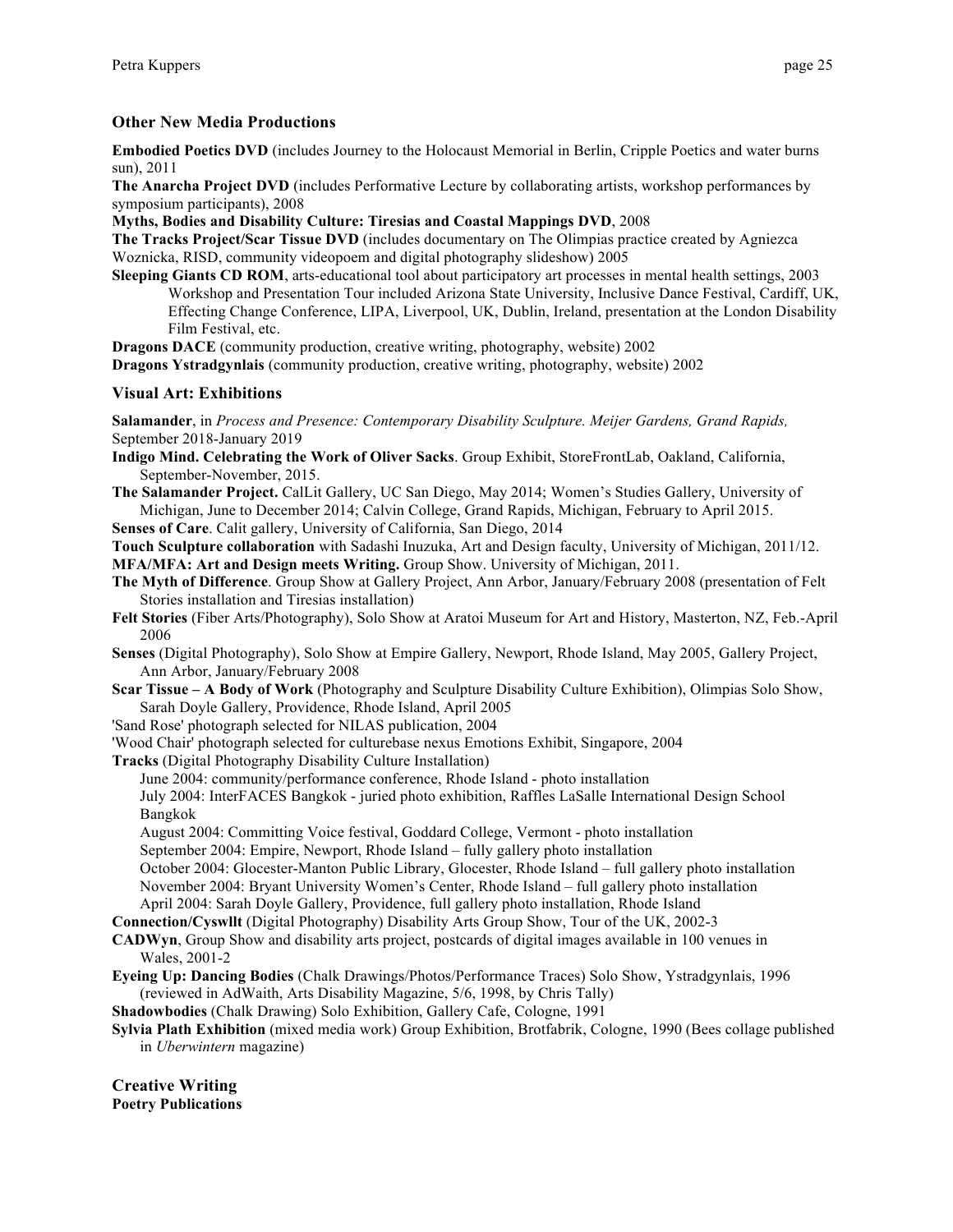"Seascribe" *Anthropoid*, forthcoming.

"Green Orion Woman at the Salon" *Hold the Journal*, forthcoming

"Drag Poet Kings" and "Wind Tongue" *cream city review*, forthcoming.

"Contours" and "Hot Springs" *Precipice Collective Anthology*, forthcoming.

Moon Botany Folio (six poem and craft essay). *Aeolian Harp* 2018 (Pushcart Nomination)

"Written on the Moon" *Rogue Agent* (2018)

"House Concert" *Bombay Gin* (2017)

"Women's Pool" *Monstering* (2017)

"Endocrine System" *Bone Bouquet* (2017)

"Loving Saints" *Sinister Wisdom* (2017)

"Green Orion Woman at the Party," "Green Orion Woman's New Year," "Green Orion Woman sees Lines on a Screen," "Green Orion Woman Finds Poetry in the Street" *Bath House Journal* (2017)

"Green Orion Woman Begins," "Green Orion Woman Bar Chat," "Green Orion Woman Morning Song" *The Petra Journal* (2017).

"Hello Mars Rover" *Nomadic Journal* (2017).

"Moon Botany IV-VI" *Wordgathering* (2016)

"Even Song" *RFG* (2016)

"Bug Junction" ("Hunter's Moon," "Beaver Moon," "Wolf Moon," and "Buck Moon") *Barzakh* (2016)

"Asylum" "Swing in the Convent" "Craniosacral Rhythms" *White Stag* (2016)

"Chains," (nominated for *Best of the Net* 2016) "Pole Stories" *Lime Hawk*, 2016.

"Jupiter," "Frida," "Blues" *Adrienne*, 2016.

"Almost Solstice." With Stephanie Heit. *QDA: Queer Disability Anthology*, editor Raymond Lucasz, 2015.

"Moon Botany 1-III" *About Place*, 2015.

"Tango Series." *PANK*. (July/August 2015). With opera singer Misha Penton, 'Fire Smell'

"Io Saturnalia." *Street Notes: Ethnography, Poetry and the Documentary Experience*. 21.1 (2013): 37-43.

with opera singer Misha Penton "Saturn/Spherical." *textsound* 12. (February 2012)

"The Origin of my Wheelchair," "Crip Music," "Selections from Spherical" *Beauty is a Verb: The New Poetry of Disability*. Eds. Jennifer Bartlett, Sheila Black and Michael Northen. El Paso: Cinco Puntos Press, 2011.

"Futures of Contact Improvisations" *Contact Quarterly* 36.1 (2011).

"In This Dark Alley, My Knee Locks." *Disability Studies Quarterly* 31.1 (2011).

"Tailoring." *Disability Studies Quarterly* 30.1 (2010).

"Colors are Stardust" *Poets for Living Waters* (2010).

with Neil Marcus. "Selections from Cripple Poetics." *The Disability Studies Reader* edited by Lennard J. Davis. 3rd ed. New York: Routledge, 2010.

with Neil Marcus. "Excerpts from Cripple Poetics" *Dogplotz* (2008)

with Neil Marcus. "At the Gynecologist's" *Wordgathering* (2008)

with Neil Marcus. "Excerpts From Cripple Poetics: A Love Story." *Disability Studies Quarterly* 28.4 (2008).

"Manuscripts," "What My Catheter Feels Like," "For An Old Tree" and "Hospital Milk." *Liminalities* (2008) "Egg." *About Performance* (August 2008)

"Macintosh's Rose." *Healing Muse* 8.1 (Fall 2008): 103.

"Night Ice." Huron River Review. 2008.

"Crip Time," "From the Planet of Cane People," "Disabled Lilacs." *Disability Studies Quarterly* 28.2 (2008).

"Concrete" *Bread and Shadow* 5.2 (February 2008), Disability and the Environment special issue.

"The Origin of my Wheelchair" *Wordgathering* (2007)

with Neil Marcus. "Crip Language." Slow Dancing to Invisible Music, Chapbook published by the Inglis House Poetry Workshop, Philadelphia, 2007

"Hibiscus." *Healing Muse* 5.1 (Fall 2005): 59-59.

"Contact Improvisation", "Disability Culture", "Infectious Rhythm", "Joint", "Crip Music" *Bread and Shadow* (2007) pushcart nomination for "Contact Improvisation"

"Crip Music" reprinted in Verse, 2017.

## **Fiction (short stories)**

"Worms" *Shoreline of Infinity*, forthcoming

"Supply Chains" *Strange Economics* Anthology, Ontario, Canada (2018)

"The Wheelchair Ramp" *Anomalous (Drunken Boat)* (2017) (nominated for the Best of Web Anthology)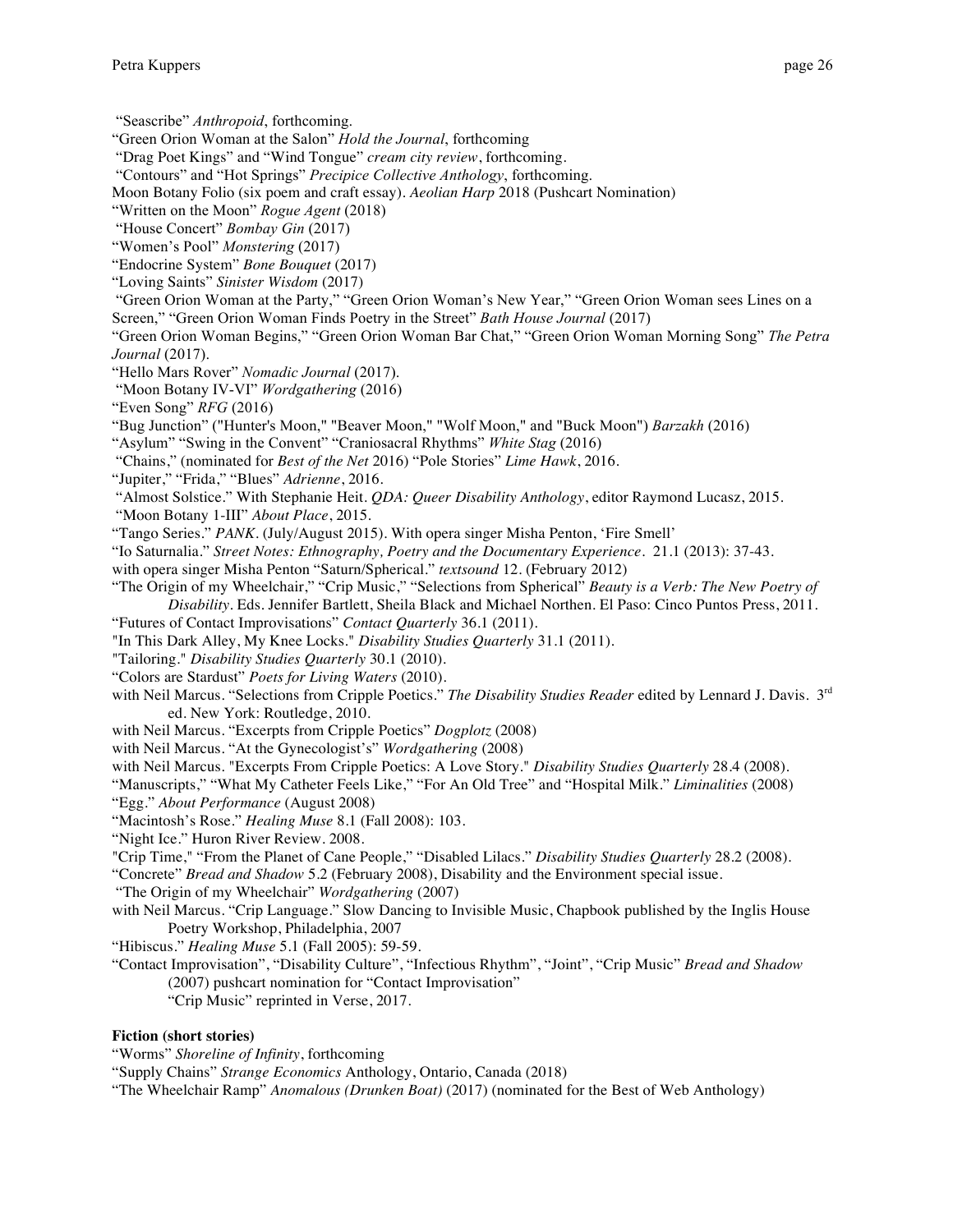"Dinosaur Dreams" *Deaf Poets Society*, special issue: Crips in Space (2017), reprinted in *Opaline Magazine*, Resist! issue (2017)

"Dolphin Pearls" Dark Matter, special issue: Making Kin (2017)

"Fjord Pool" The Dunes Review (2017) (nominated for Pushcart)

"Dumpling's Pillar" *Mrs Rochester's Attic: Tales of Madness, Strange Love and Deep, Dark Secrets*. Matthew Peg (ed), Coalville, UK: Mantle Lane Press (2017).

"Ice Bar" PodCastle original story/podcast (2017)

"Grave Weed" Capricious. Wellington, New Zealand. No. 6 (2017)

"Painting in the Asylum Garden" Sycamore Review 28:1 (2017)

"The Road Under the Bay" Future Fire (October 2016)

"The Road Under the Bay" Finalist, *The Ghost Story* Supernatural Fiction Award (2015)

"Playa Song" *Accessing the Future*. Eds. Djibril al-Ayad and Kathryn Allan (Futurefire.net, July 2015)

"Factory Roof" *Festival Writer* (October 2014)

"The Nursing Home" *Wordgathering* (June 2014)

"Gaia" *Visionary Tongue: Dark Fantasy for the Millennium* (Spring 1996)

"The Master is Coming" *Saccade: The Magazine of Bizarre and Fantastic Fiction* (1996)

short stories in small press publications, UK, US, Germany, horror and feminist Märchen, since 1996 (*Beyond the Border, Cambrensis, Desire, Terror Tales, Quietus: A Gothic Literary Magazine*)

## **Other**

Poetry and Fiction Readings include Small Press Traffic, SF, Other Books/Otros Libros, LA, Buffalo, NY; Goddard College, Eastern Michigan University, Davidson, North Carolina; Center for Independent Living Ann Arbor, Washtenaw Community College, Common Language, Ann Arbor, California State University San Marcos, Center for Independent Living San Jose, Otago University, Dunedin, New Zealand, Community Cultural Development Adelaide, Arnieville Activist Camp, San Marcos University, Kerrytown Book Fest, etc.

Juror, *Cellar Roots* (Eastern Michigan University), 2008 poetry competition

Creative Non-Fiction Workshop Leader, Winter Wheat Writer's Conference, Bowling Green State University, November 2006

Leader of Chepachet Creative Writing Group, Rhode Island, 2002-2005

Writing/Mapping (community workshops in hospices), West Wales, 1998-2001

Arts Council of Wales: Award of Writer's Bursary (Disabled Writer), 1998

Arts Council of Wales: Writer's Bursary (general) shortlisted, 1997

## **Performer/Singer (Stage/Screen/Radio)**

Body/Thought/Nature dance performance, Disability Culture Festival, Portland, May 2008 dance performance, West Coast Contact Improvisation Festival, July 2007 Planes, Laban Day, Bath University Theatre 1999 The Bartered Bride, Craig-A-Nos Opera Company, Wales, 1996 Zar und Zimmermann, Geldern Opera Company, Germany, 1994 Die Glaubensmauer, musical, Cologne and Munich, 1994 This a Pity She's a Whore, dir. Peter Bogdanoff, Cologne Schauspielhaus, 1993 The Arrow of Time, dir. John Fleming, Cologne, 1992 Totentanz, Cologne, 1988 Student Productions: Chicago, Warwick Arts Centre, 1991, Rosencrantz and Guildenstern are Dead, Warwick Arts Centre, 1991, The Gondoliers, Warwick Arts Centre, 1989 Singer for radio productions with the West Deutscher Rundfunk, 1989-1994 Extra in television, film, theatre and opera productions, Cologne and Dusseldorf, 1989-1994 International and national tours with German Choirs and Choruses, 1985-1994

Singer with BBC Wales Chorus, 1995/6

## **Tech/Other (Stage and Screen)**

Assistant Director (to student director), Bryant College Monologues, April 2003 Assistant Director (to student director), Vagina Monologues, Bryant College, 2002, 2004 Stage Design, Dr. Faustus, Warwick University, 1991 Project Manager, Julius Caesar, Women's Theatre Project, Cologne/Berlin 1992/3